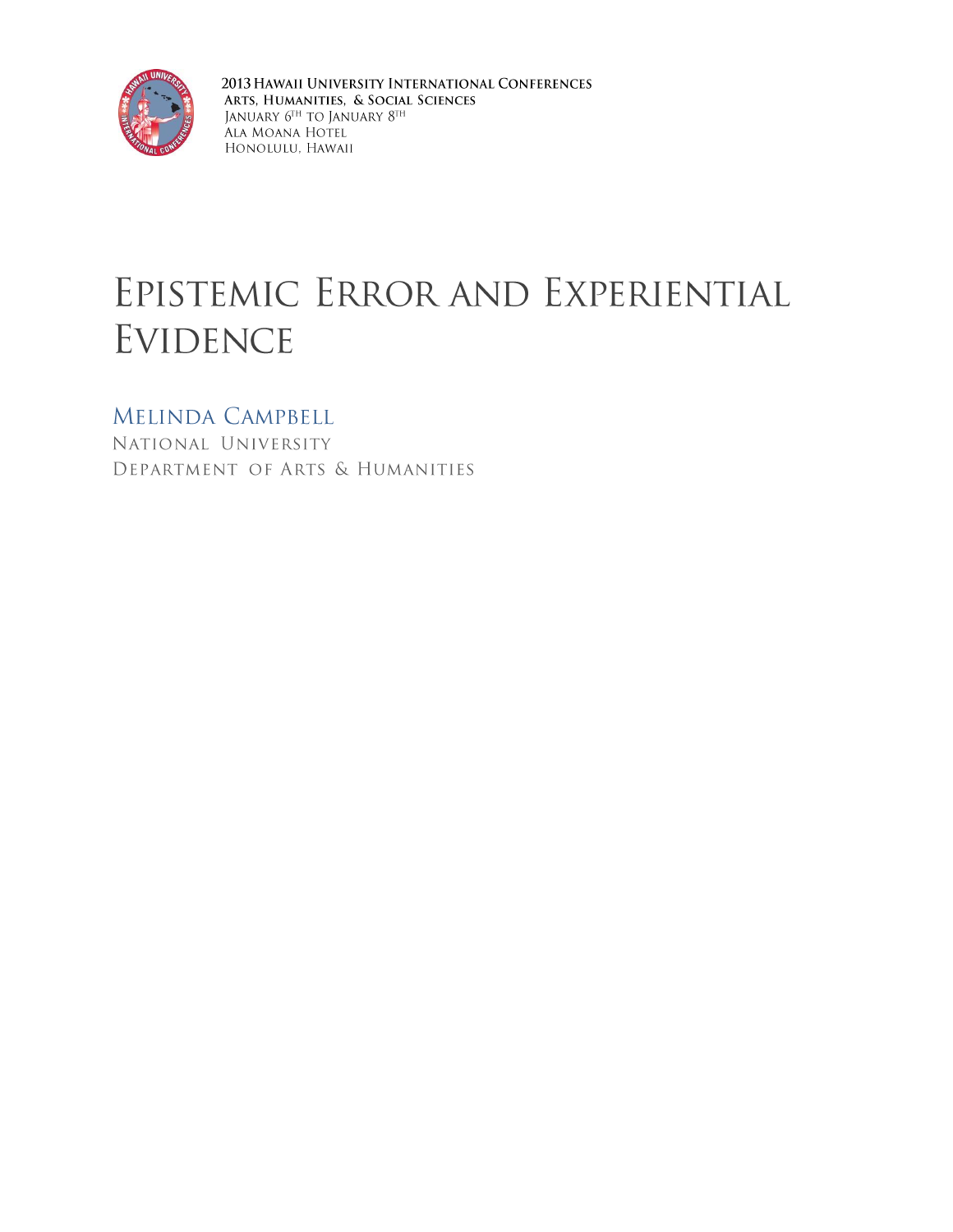#### Epistemic Error and Experiential Evidence

*Along with the rise of Western philosophy there took root an ever-burgeoning epistemological anxiety that has continued to undermine the ability of that tradition to flourish and achieve its goal of revealing fundamental truths. This worry takes the form of a constant search, an unquenchable desire for some absolute ground of determinacy that is both ground and criterion for all knowledge. But when the starting point of analysis and interpretation is a dichotomy between the ontological poles of a subjective "soulself" and an objective world external to the self that meet only in their opposition, it is inevitable that the epistemological problems that have bedevilled Western philosophy from its ancient beginnings to the present—radical skepticism and an eternal impasse between the speculative insight of philosophy and the practical answers of science—should arise. What follows may be seen as adding to the body of work that takes its departure from the Kantian theme of the role of our cognitive and perceptual structures in the grounds of the possibility of human knowledge but which also sees his positing of a transcendent realm as the ground of absolute knowledge as fundamentally in error. Although Kant's epistemological view takes account of the nature of experience, it fails to accord it the ontological importance it deserves.*

One of the great success studies of the modern era is the unified conception of the world and the explanatory power made available through the reductionist achievements of philosophy in conjunction with the physical sciences. Whatever there is, claims the reductionist, can be correctly described, at least at some fundamental level (or at some future time), in the quantitative terms of physics: all of reality can be captured by the nomological net of natural, physical law. But the failure of those who maintain such a metaphysical stance to reach a sufficiently deep understanding of conscious experience—its function as well as its products threatens to cast a pall on the celebration of science's unified grasp of the world.

Philosophers continue to worry about the possibility of finding an explanation of the part of the world that constitutes human cognition and the objects and events that are products of cognitive activity that coheres with the rest of our knowledge, while also broadening the scope of that knowledge. Once we have an idea of how cognitive processes function at a purely stimulusresponse level, new difficulties arise in fashioning an interpretation scheme that will allow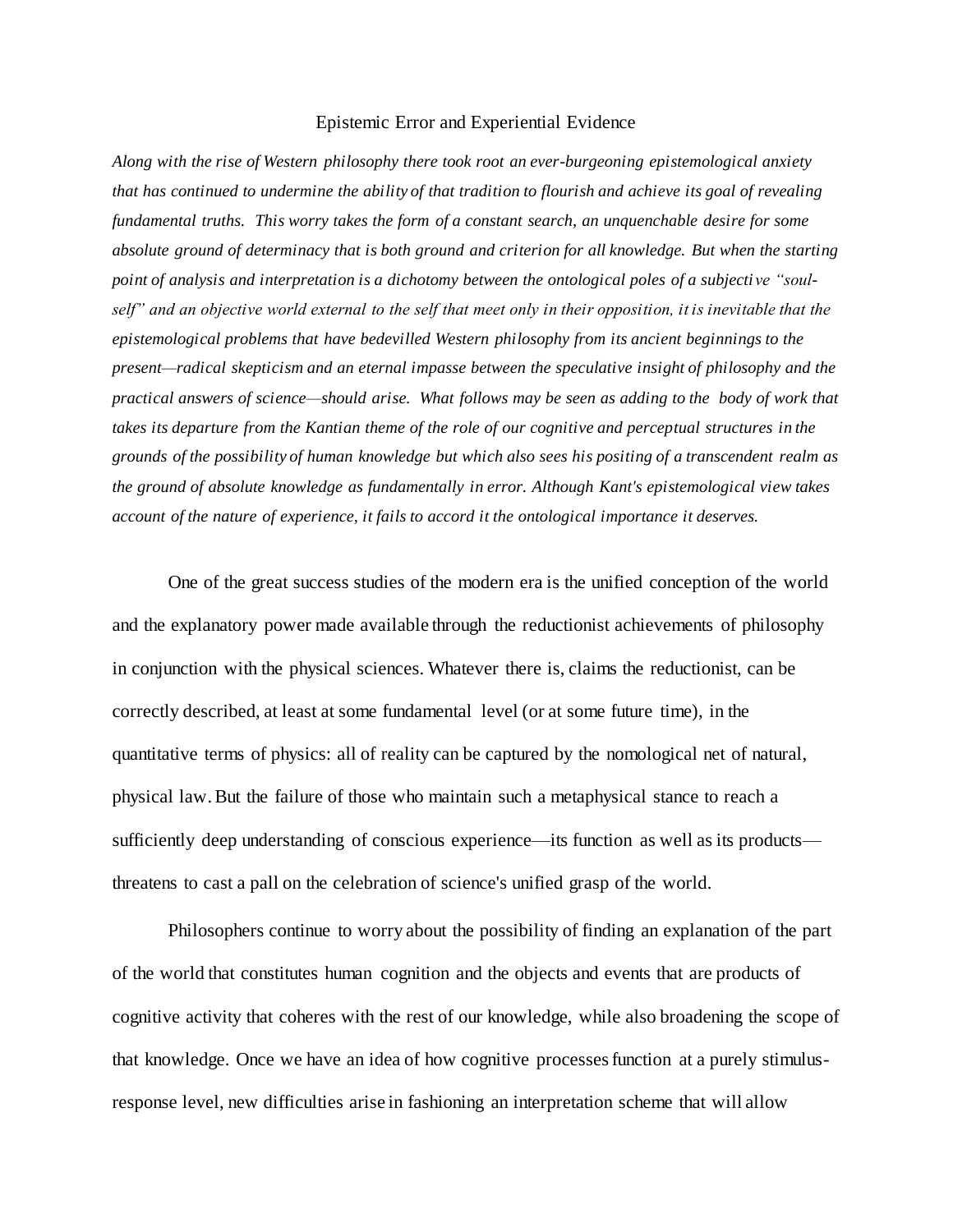translation of the content of mental or representational states into the object language of the physical sciences. Such a task would require a way of distinguishing features peculiar to the particular sort of cognitive mechanisms and electro-chemical events that constitute or at least underlie human mental states and processes (such as thinking and perception) from the "pure" informational content they contain. Once that distinction is made, it might be thought, a clearer notion of what the world is really like will become available, since it will be possible to abstract the character of mental modes of representation from the represented content of intentional states, leaving a residue that has been purged of subjectivity. In what follows we will find reason to question this way of seeing things.

For our purposes here, it will be helpful to invoke a familiar distinction made between intentional (i.e., representational) and nonintentional contents (i.e., qualitative characters, or qualia of mental states or events). The intentional content of a particular mental state would be whatever that mental state is purported to represent or be about, while the nonintentional content, or the quale, of a mental state would be the qualitative character of what being in that mental state is like from an experiential or subjective point of view. Isolating and describing the nonintentional features of mental states independently of the objective world they are taken to represent is difficult not simply because certain qualia always seem to accompany perception or awareness of certain objective states of affairs, but rather because their existence as experiential modes is in part determined by their relation to that world. In other words, it is not entirely clear that the qualia of various representational states would have the sort of experiential "feels" they do have had they evolved in relation to different sorts of environmental stimuli. Moreover, characterizing the objects of representational states, especially states such as perceptions of pleasure or pain, of color, sound, smell, and taste, or beliefs about the aesthetic or moral values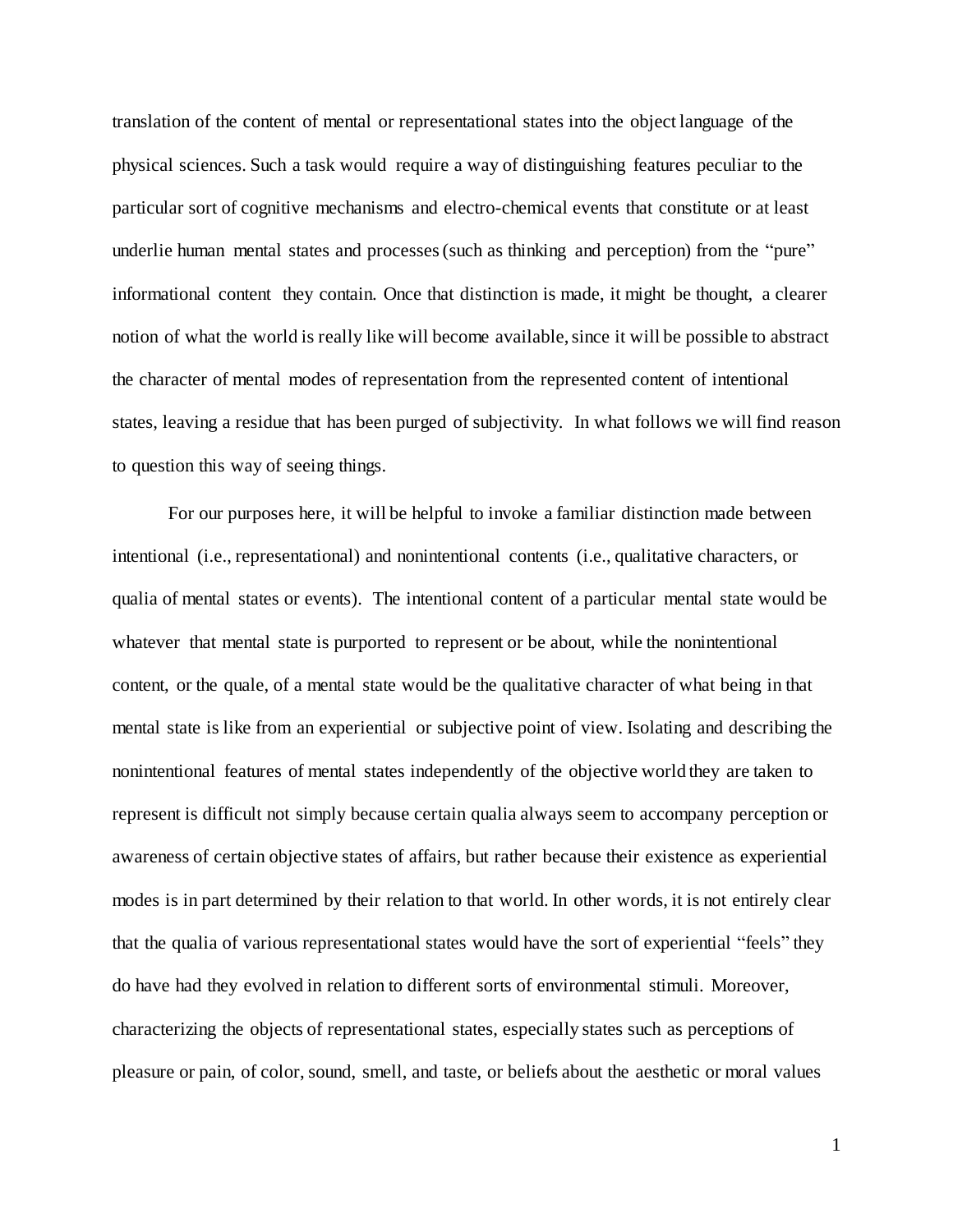of particular objects or actions, is impossible without making some appeal to the qualitative character of experience. That is to say, at least some intentional states are themselves ontologically dependent on dynamic relations between what is experienced and the nature of the experience itself, and it is through the interactive engagement of the subjective and objective poles of the relation that both relata and the relation itself come to be what they are.

This consideration bodes ill for any straightforward representational theory of knowledge and perception, or for any theory of knowledge that relies on a correspondence theory of truth.<sup>1</sup> These sorts of foundational epistemological theories may be able to handle questions about truth conditions for statements such as "water boils at 212 degrees Fahrenheit," or "the Earth is spherical, not flat," or "triangles have 3 sides," or claims about names that have been given to various things, persons or events, or dates or times when events occurred, and so on. We can be said to have a true belief that plants need water to grow and survive just in case there are such things with such needs: here the way the world is in these respects counts as a criterion of truth in the belief, and there is not much dispute about the existence of such things as plants or their need for water. Although there may be problems with giving a precise account of just how something like a belief—a mental state—can represent or correspond to some objective event, state, or fact, clearly something goes on in our understanding and subsequent behavior that leads us to posit the existence of beliefs. For example, if I have seen plants begin to wilt and turn brown without water, and then revive and grow strong and tall when given lots of water, I will then form the belief that plants need water to grow. Perhaps the belief is embodied by my recalling the image of the dying plant and then thinking about the effect of water on it, and positing a causal relation between the two states, or perhaps it is my affirmation of a proposition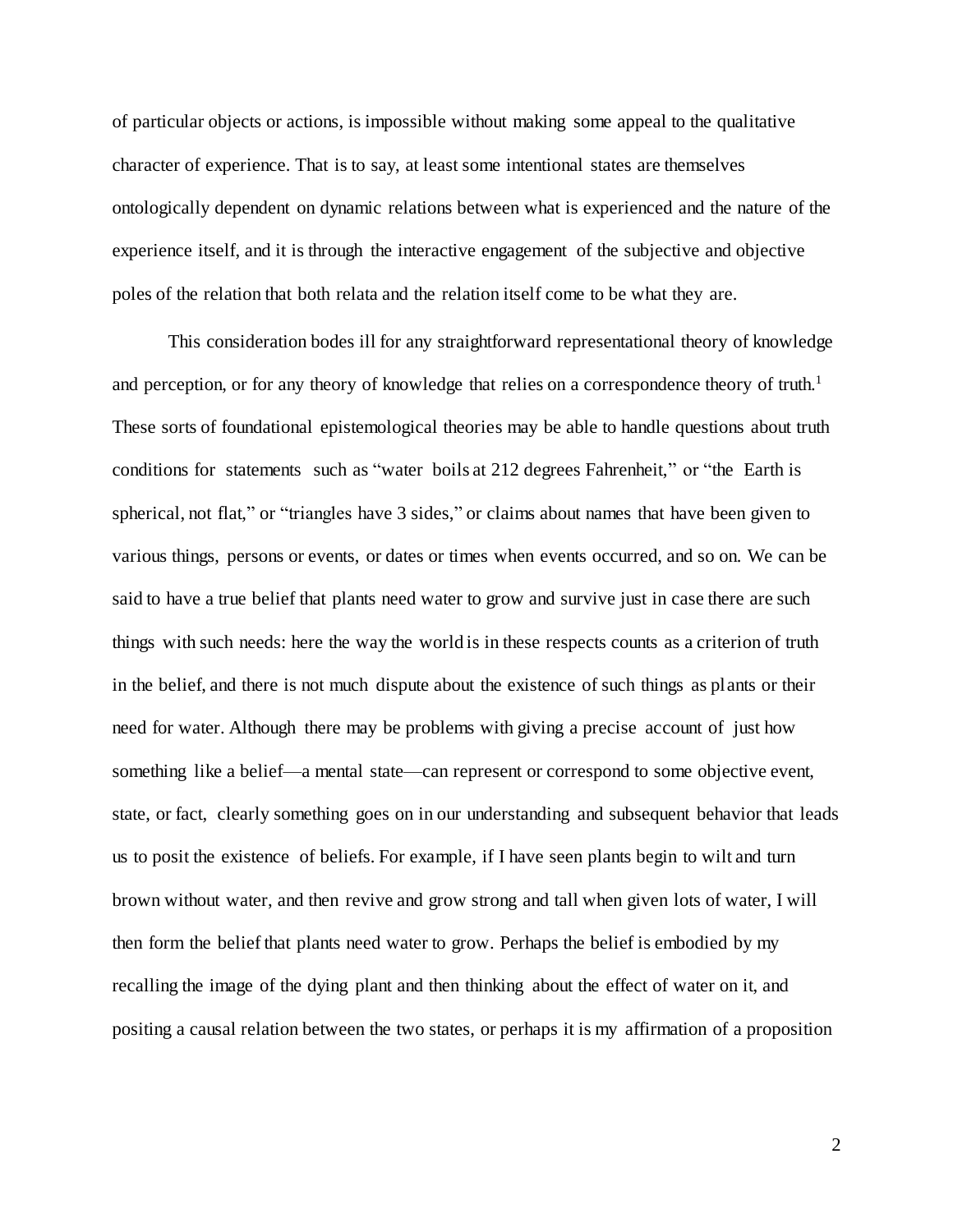as embodied in language, or by my holding certain concepts together in a single instance of thought.<sup>2</sup>

In any case, although we are not exactly sure how beliefs might be analyzed in terms of brain states or neural-firing sequences, an account of beliefs as functional states might be able to satisfy our explanatory needs. On a functional account, correspondence can be explained in terms of the belief being a function from observational input (given the presence of desires or other motivational factors) to behavioral output, and the belief corresponds to the world just in case the function achieves its proper end. In the case of conceptual beliefs or beliefs about relations between conceptual entities, correspondence would simply consist in having a clear understanding of the concept or concepts involved.

But what about the belief that snow is white? What must be the case for that to be true? A number of different scientific and philosophical theories of color agree with both ancient and modern theories of color. Democritus, an ancient Greek thinker, famously claimed,

> Sweet exists by convention, bitter by convention, color by convention; atoms and void (alone) exist in reality.... We know nothing accurately in reality, but (only) as it changes according to the bodily condition, and the constitution of those things that flow upon (the body) and impinge upon it (Democritus, trans. Freeman  $\&$ Diels, 2008 [1942]).

John Locke's secondary-quality view of sensory qualities claims that

most of those [ideas] of sensation being in the mind no more the likeness of something existing without us, than the names that stand for them are the likeness of our ideas….a snowball having the power to produce in use the ideas of white, cold, and round—the power to produce those ideas in us, as they are in the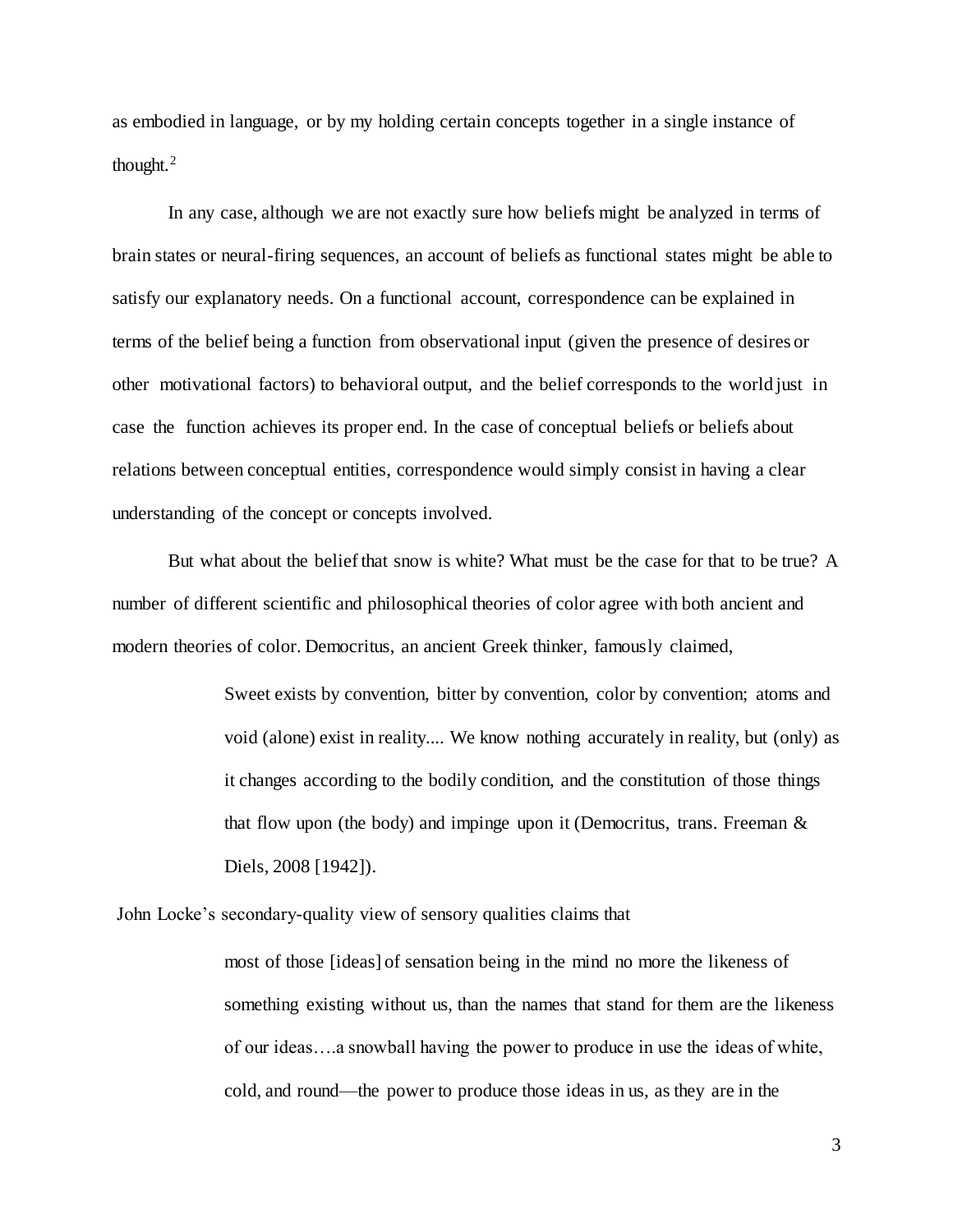snowball, I call qualities; and as they are sensations or perceptions in our understandings, I call them ideas; which ideas, if I speak of sometimes as in the things themselves, I would be understood to mean those qualities in the objects which produce them in us...such qualities which in truth are nothing in the objects themselves but power to produce various sensations in us by their primary qualities, i.e., by the bulk, figure, texture, and motion of their insensible parts, as colors, sounds, tastes, etc. These I call secondary qualities. (Locke, Bk. 11, Ch.  $IX$ ).

Contemporary views about the ontology of color that agree with the basic claim of these "secondary-quality" thinkers agree what it means for snow to be white is that it has a certain look—a certain appearance—to perceivers of a certain kind in certain conditions of observation. But now the correspondence theory hits a snag: appearances. If "white" refers to a kind of appearance, then in order for white to be instantiated, there must be a subject of experience who is aware of an appearance with a particular phenomenal character, since appearances are experiential in nature. Now, to what object or state of affairs does this appearance event, which might be described as a mental representing of color, correspond?

The problem for a traditional correspondence theorist is that this thesis requires a commitment to a "pre-existing" objective reality—a world that exists independently of any particular subjective grasp of that world—a reality that may be subsequently encountered by subjects and about which there are facts to be discovered in the attainment of knowledge. But in cases where the purported object of knowledge depends for its existence on the existence of thinking or perceiving subjects, such as in the case of sensory appearances, there is no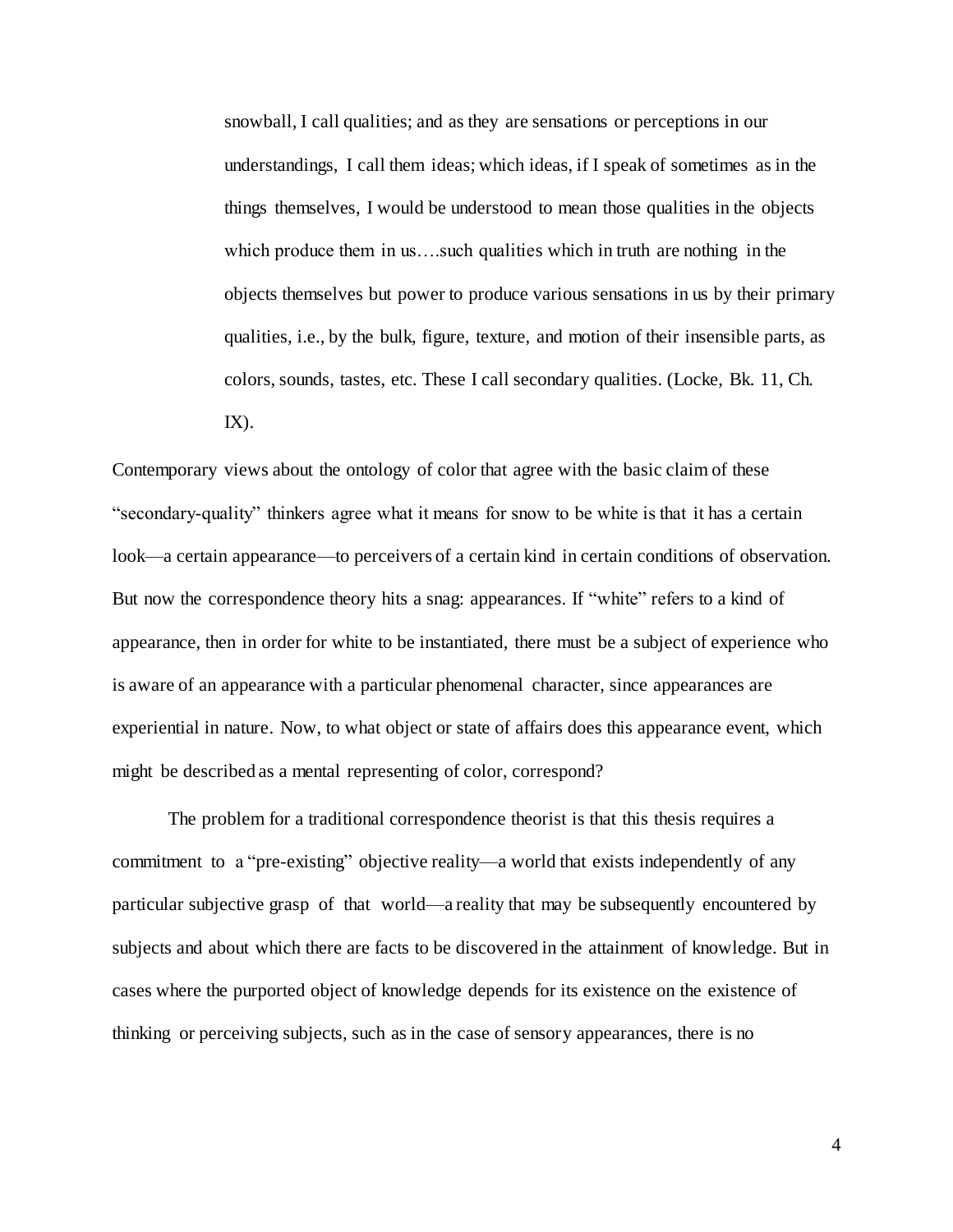nonsubjective, independently existing object that corresponds to the object at the center of the belief in question.

The predictable response of the correspondence theorist is to reject the identity claim between colors and color appearances and simply deny that there can be knowledge of appearances, categorizing such phenomena as rainbows, prismatic refractions, and afterimages, which are uncontroversially thought of as color appearances, as illusions, not genuine or real instances of color. Of course the correspondence theorist will not be able to eschew all appeal to appearances since he needs them in his account in order to explain the role of sensory experience in guiding human behavior. A current version of this sort of view is found in the work of Mohan Matten, who presents a

> *semantic* theory of color *experience,* on which color experience *represents* or *denotes* color properties, and attributes these properties to visual objects. On such a theory color experience informs us about the external world by means of a semantic relationship, *representation* or *denotation*, that it bears to external world properties, and it attributes these properties to external objects….A central feature of the argument…is that it relies on distinction concerning the degree of certainty that attaches to different kinds of propositions that we come to know through color perception [emphasis in original]. (Matthen, in Cohen and Matthen, 67)

Matthen's view of color, and his account of knowledge about color properties, relies on the very same grounds that support the correspondence theorist: He assumes that objects in the world external to the mind and all experience have colors, and he is concerned with how color perceivers can be said to have knowledge of such external properties in virtue of being presented with experiential or phenomenal qualities such as "looking orange." He argues that perceivers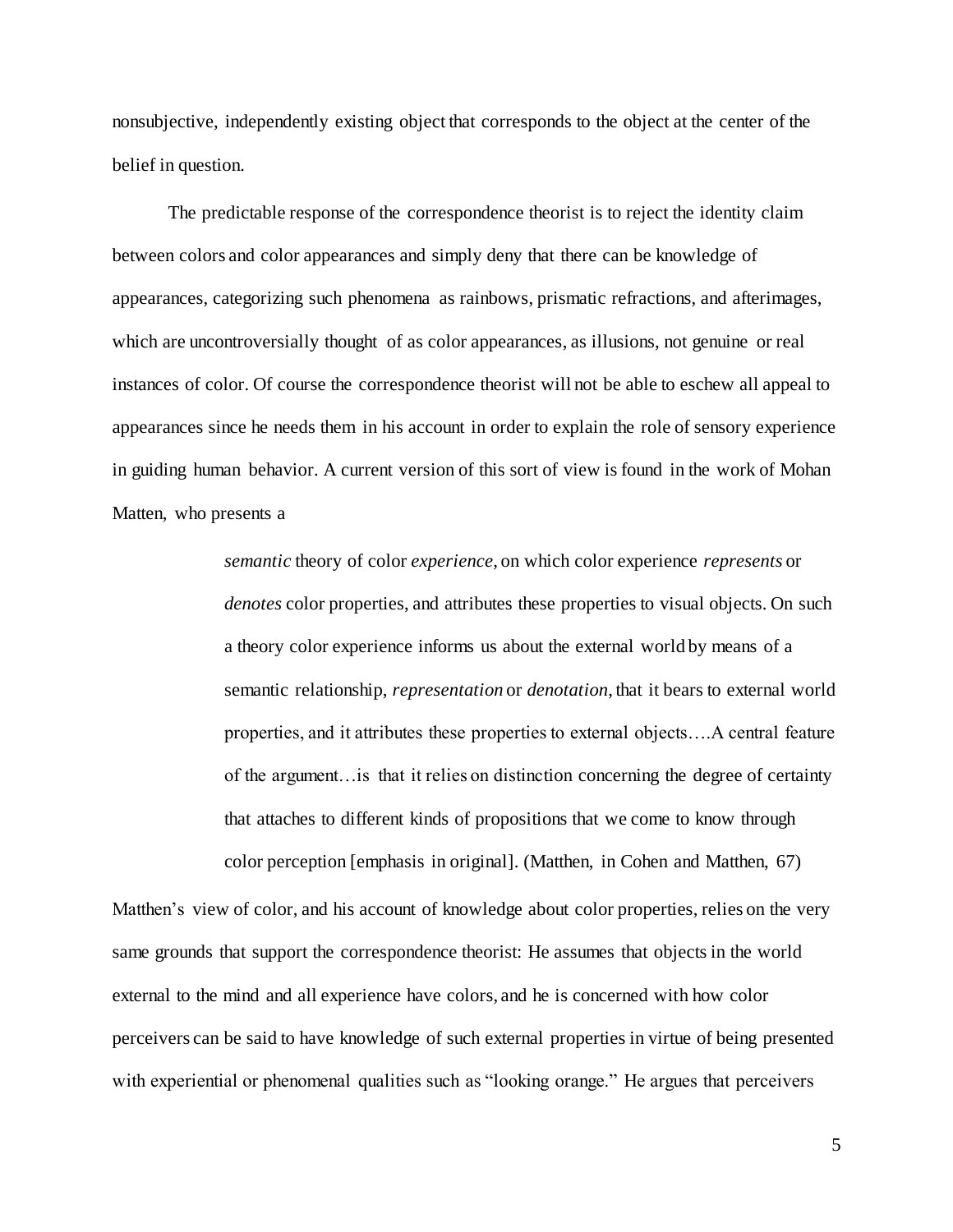have "Cartesian certainty" about the colors things appear to have, but not about the color it actually has. That is to say, even if I see the orange I hold in my hand as looking to be orange in color, this orange look is merely an appearance, and is simply a semantic guide to a property I can never be certain about.

In fact, anyone who hews to an objectivist account of color, such as the correspondence theorist, will have to acknowledge the role of color appearances in forming beliefs about colors, let alone in arriving at the possibility of having knowledge about the colors of things. What results from this is that such accounts must place a great deal of importance on making a distinction between veridical and nonveridical appearances. We often come to have true beliefs about the world, a correspondence theorist will say, on the basis of veridical appearances; false beliefs may be engendered by nonveridical or "mere" appearances—these are the illusions of which truth-seekers must be wary. So now, as part of the correspondence thesis, we have the claim that there is some way that the world is, and there is a way that the world can appear to be; an appearance is veridical just in case it represents (somehow) the world as it really is. A nonveridical appearance represents the world as being some way that it is not.

Now how does this claim about appearances square with the claim made above, that appearances necessarily involve a subjective point of view? That is, if appearances always represent the world as it is in relation to a particular subject of experience, yet the objective world the correspondence theorist appeals to in his criterion for truth is the world independent of any relation it has to particular points of view, then how can any appearance be veridical, in an absolute sense? When we look more deeply into the notion of veridicality with respect to appearances, we find that there is always going to be an element of subjectivity; even in the strongest sense of what it is to be a veridical appearance. Yet we arrive at what we think of as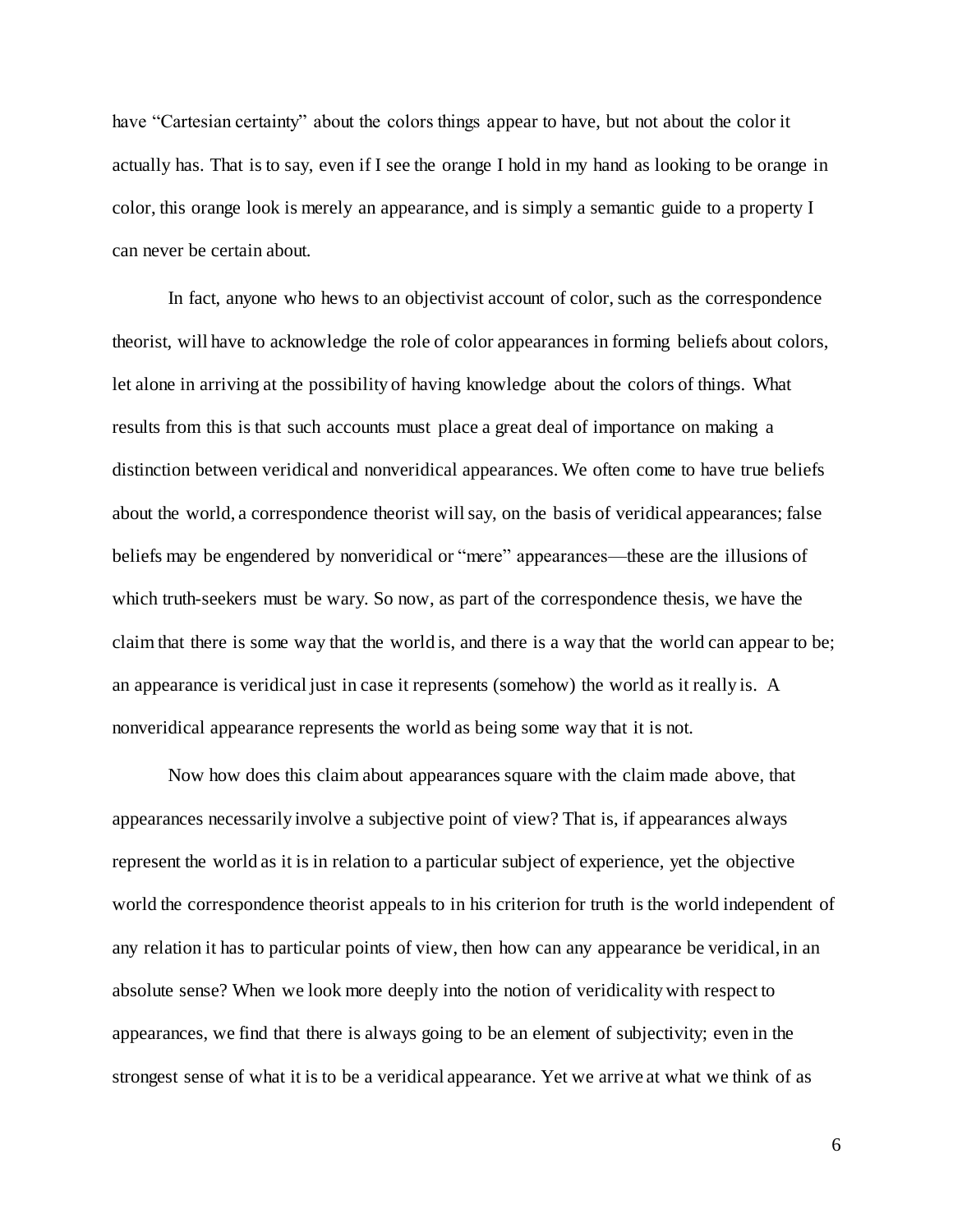objective beliefs by way of appearances at least in all cases of perceptual beliefs, and in a wide range of other cases that depend on perceptual information. In everyday experience, we take the appearances of things, of the way the world seems to be, at face value. In fact we do not usually think about the appearance of things as such, but rather focus on what it is that has an appearance, that is, in philosophers' parlance, we are interested in the intentional content more than on the character of the representational mode in which that content is made available to consciousness. We are able to switch the focus of our attention onto the qualitative character of representational states, however, and we do make use of the ability. Indeed, this is just the sort of experiential fact it will be necessary to account for in giving a full account of both aspects—the intentional and the purely qualitative—of mental representations, for it is this ability to reflect on and develop or change an attitude toward what we might call "raw qualia"<sup>3</sup> that accounts for some of the most interesting aspects of human behavior and experience, the creation of art, or the construction of cultures.

We specifically use the notion of veridical appearance in cases such as when we see a round coin as having a circular rather than, say, an elliptical appearance, or when I see my reflection in a perfectly flat, undistorted mirror rather than in a curved, "funhouse" mirror in which my torso appears several times longer than my legs, or when an object is viewed in bright white light rather than, say, in red light. In all these cases, the force of the notion of veridicality derives from taking a particular set of viewing or background conditions as standard, and setting that up as the criterion of correctness for an appearance. But even this standard or idealized set of conditions will involve a relation to subjective experience. Where appearances are concerned, the best that the correspondence theorist can do is to appeal to intersubjective agreement: "pure" objectivity can never pertain to appearances, for there is no "subjectless" or nonperspectival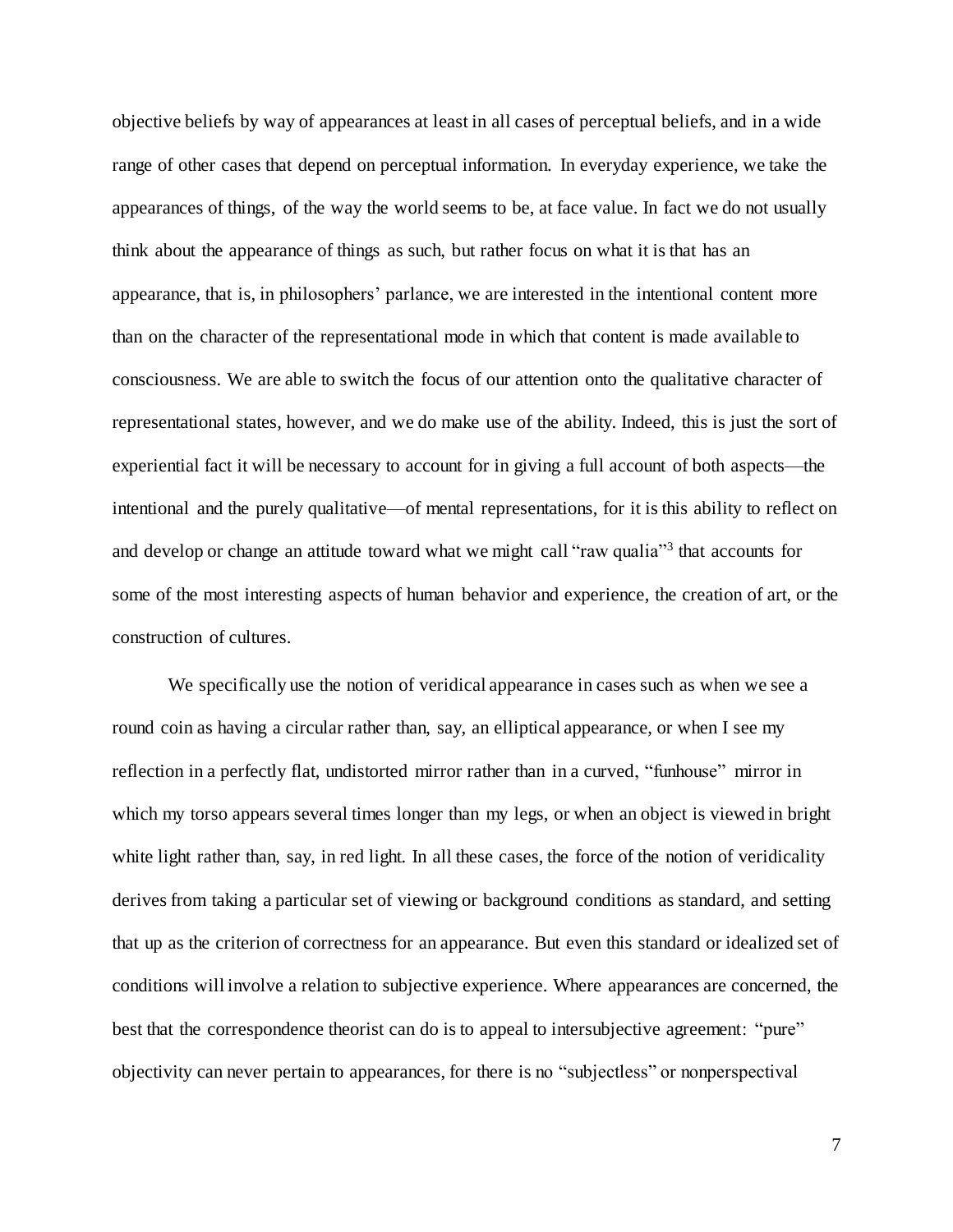position from which to evaluate appearances objectively. All appearances are subjective appearances. In a sense, no appearance is more or less veridical than another if background conditions are more globally considered. The elliptical appearance of a round coin is a product of viewing it from a particular angle rather than head-on; it is only when the head-on position is held up as the correct viewing angle that the elliptical appearance is nonveridical. My appearance in a curved mirror is just the way I look when viewed under these circumstances; if our eyes had similarly distorted lenses, my funhouse appearance might be the veridical one. In the case of color appearances, veridicality is usually ascertained not just in relation to broad-band illumination, but also in relation to a conventionalized notion of what constitutes normalcy in color visual mechanisms. Here an appeal to veridicality is an appeal to conditions or situations that are commonly experienced or easily attainable; color vision evolved in the presence of sunlight, which is a broad-band illuminant, so it follows quite naturally that that should be part of the standardized set of circumstances that determines correctness or veridicality of appearances. But there will always be a way to account for the character of an appearance which will take the edge off of the distinction between veridical and nonveridical by simply making a shift in the set of conditions set up as criterial, and there is no predetermined or absolute criterion for how that criterial set should be constituted.

What these considerations about veridicality of appearances show is that the correspondence theorist really has no objective handhold in the realm of appearances that is not also thoroughly infused with subjectivity. Hence, appearance properties cannot be objects of knowledge, since knowledge, on the correspondence view, must correspond to what objectively exists. The correspondence theorist does not have the appropriate tools to carve or construct the sort of distinctions he wants to make, since, as we have seen, the criterion for veridicality is itself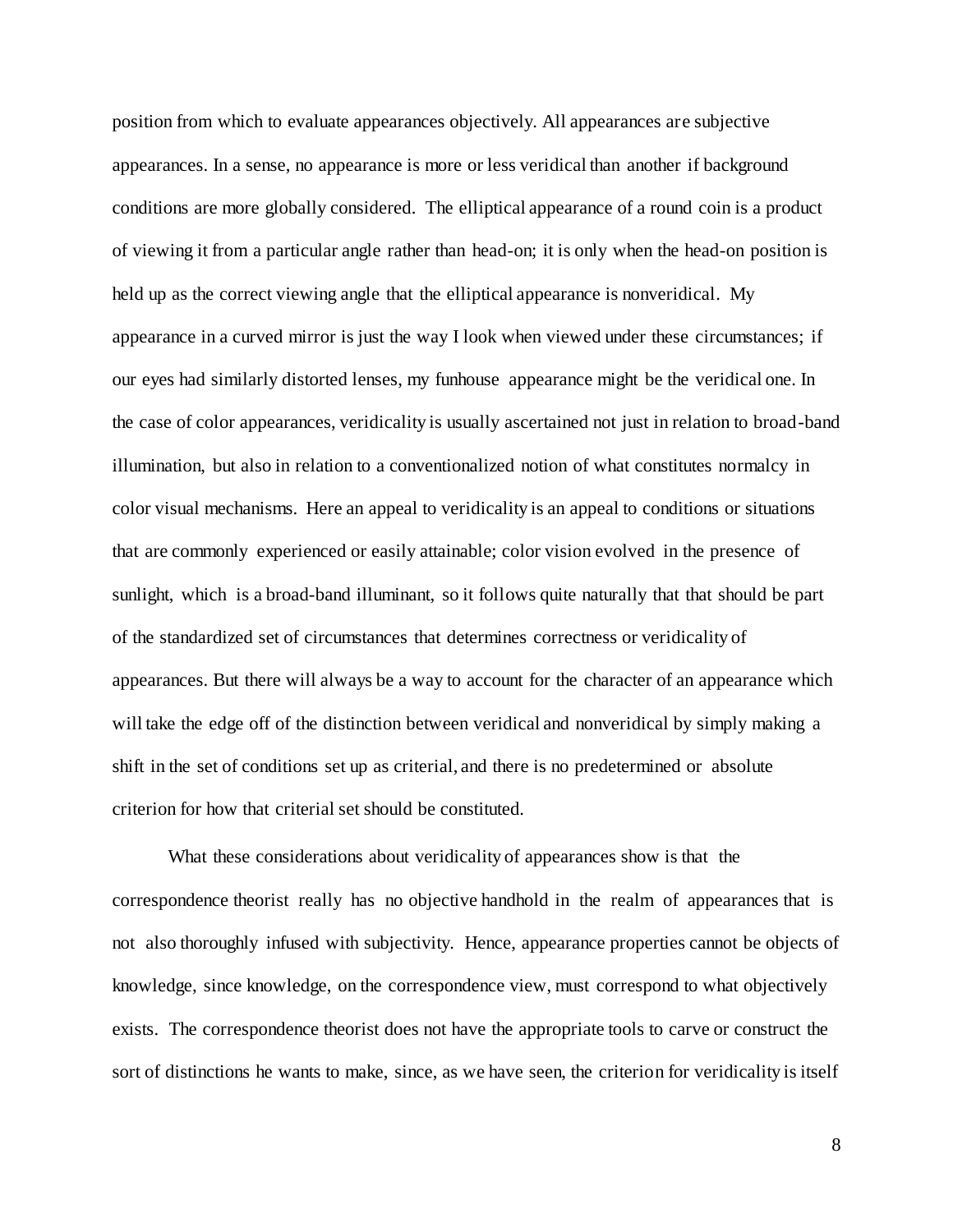determined only in relation to various subjective factors. He can supply no objective reason why we should think any differently about so-called "veridical" appearances than cases like seeing a figure of a man in a shadowed crack on a roughly plastered wall, or a horse's head in a passing bank of clouds. The horse's head is a nonveridical appearance par excellence, and it is thoroughly imbued with subjectivity; it depends entirely on seeing the clouds in a certain way, of engaging in a special imaginative act of "seeing as" or "seeing in,"<sup>4</sup> which involves not only the subject's particular location in space relative to the clouds and their source of illumination, but also integral to this sort of appearance are things the subject brings to the experience such as memories of past experiences of seeing horses or images of horses, or even more complicated and subtle shadings of thought that cannot quite be put into words, but which result in the clouds having a very particular and perhaps intricately detailed appearance. There can be no knowledge here, on a correspondence view, of what the appearance imaginatively represents. There can only be knowledge of the clouds—particulate masses of water molecules and ice crystals—and of the various environmental properties that impinge on the visual system (light waves of various frequencies reflected and refracted by the clouds, revealing the shape of the mass of particles). If I see such an appearance, I cannot make any true claims about the horse's head (e.g., "its nostrils are flared and its ears are pulled back"); I can say only that the clouds appear to me to be in the shape of a horse's head, which looks as if it belonged to an angry horse. The rest is illusion, no more susceptible to truth than claims about the events in my dreams.

This seems a passable result in the case of images in the clouds, or even rainbows or other cases of light refraction in which spectral images appear (and often soon disappear), since what is generally of importance or interest to us are the more permanent, publicly observable, and causally efficacious properties of things. An appearance property, being dependent on the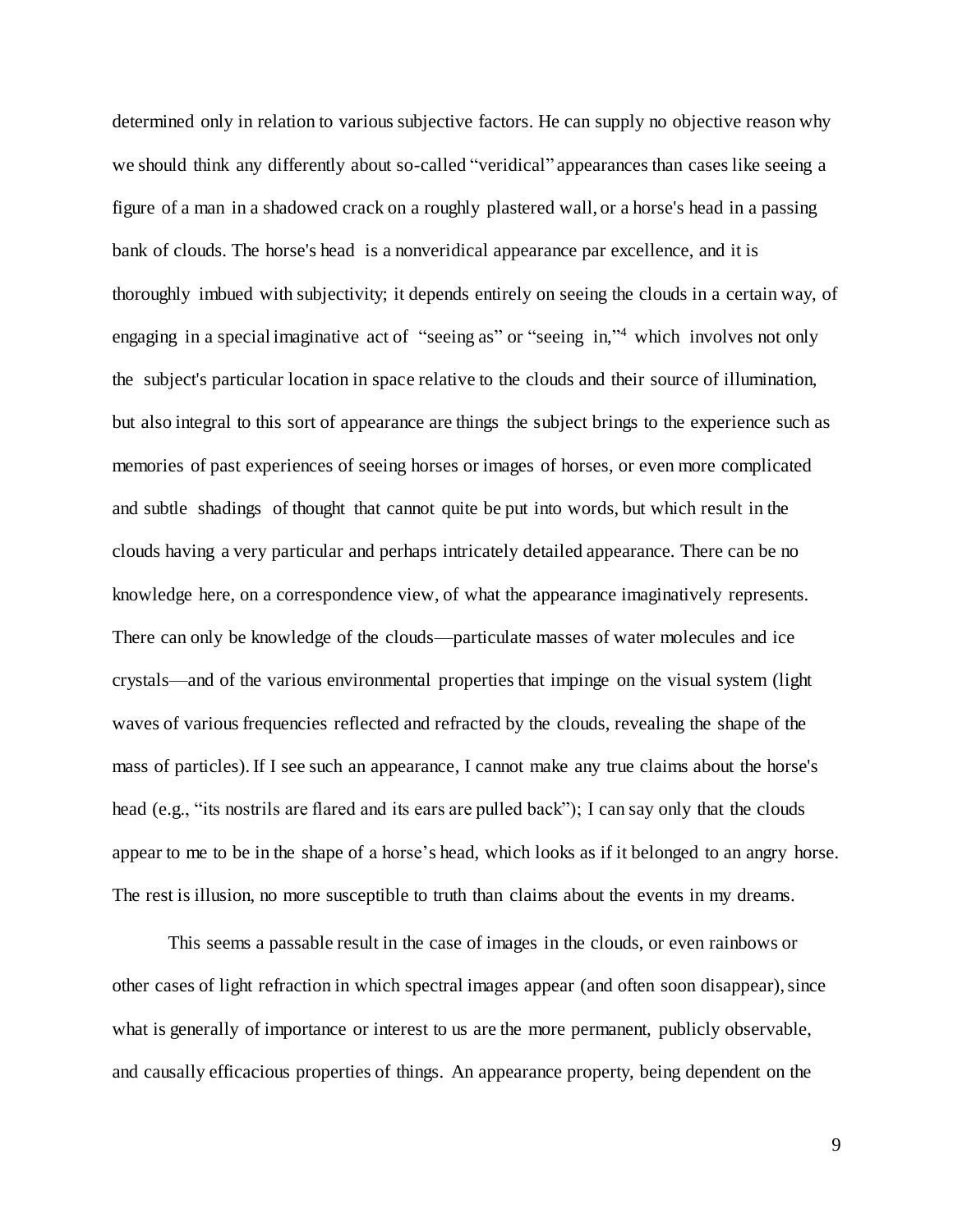subject, cannot be causally relevant outside the sphere of the subjective point of view in which the appearance is manifest. Although the appearance may causally affect the experiencing subject, and in this way indirectly cause other events as a result the subject's actions or behavior, the appearance may be thought to have causal properties only insofar as it is a property of the experiencing subject.

What the correspondence theorist must show is that the preferred set of criterial conditions for veridicality is entirely determined by the objective nature of the world considered independently of any particular perceptual or experiential point of view. But how can this be possible if it is true that all appearances necessarily involve a subjective point of view; that is, in what sense can an appearance correspond to a world of which appearances are not a part? Now clearly appearances are part of the objective world insofar as they are grounded in the properties of real subjects. Objectively speaking, we might say that appearances are psychophysical events. But then the objective or mind-independent part of the world to which appearances correspond must include properties of the experiencing subject as well as the world she experiences. This would then be to count subjective properties as objective. This result should either make us reject the idea that there can be any objective account of appearances as such, or think there is reason to reject the dichotomy between subjective and objective realms of existing. In what follows we shall choose the latter course.

Returning to the case of snow's appearing white, or of any sort of object's appearing any color, we can see that the correspondence view will fail us in a larger way. The correspondence theorist will likely identify colors with either light-reflectance or light-emittance capacities (or, in other words, objectively grounded dispositions to reflect, emit, refract, or otherwise transmit light), since color beliefs and attributions will be correct or mistaken according to whether there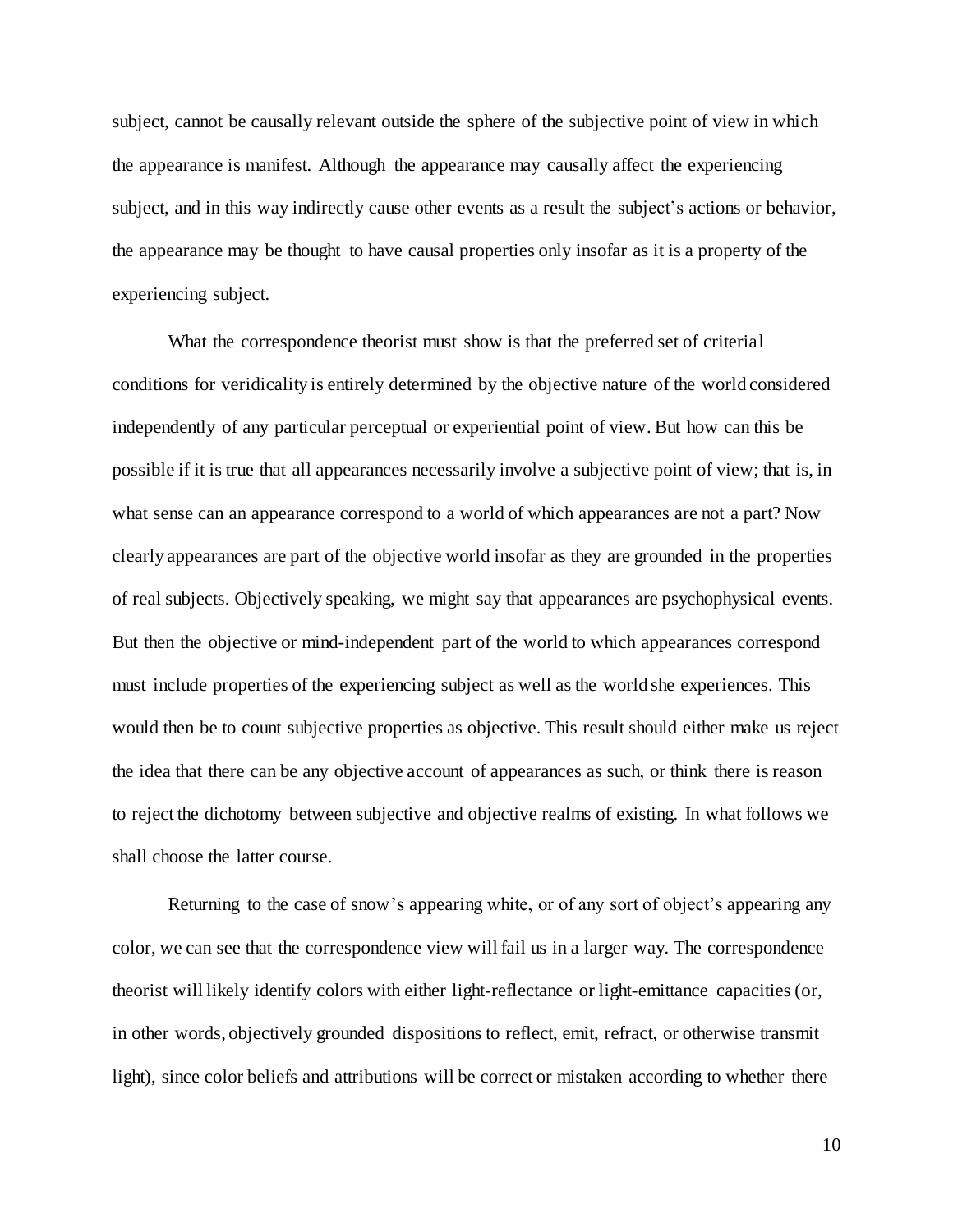is a correspondence between the objective state of light properties in the world and some internal representational state of the perceiving subject. We must stop right there, however, since, as Locke famously pointed out,<sup>5</sup> it is quite plain that the notion of correspondence in this case gets strained beyond the breaking point. In the first place, although the normal human eye has nearly 7 million cone cells in the retina, there are many different light compositions whose difference is undetectable to normal human trichromatic perceivers; we are equipped to distinguish only a subset of all possible objective states in which light can be reflected or transmitted in some localized array. So this would introduce a large measure of error into our color judgments. But Locke's point gets more to the heart of where the correspondence view falls short in accounting for our knowledge of the world (even though he held fast to a representational theory of knowledge and perception that appealed to a correspondence view). In what sense can the salient qualitative character of an experiential state such as a perception of red in a rose's petal correspond to some quantitative property of the petal's surface? There is no necessary or conceptual connection possible here, as there would be in the case of shape, mass or force (nonsensory properties). The only sort of correspondence there can be between an array of various wave lengths or frequencies of light and color appearances is one that is established ex post facto; this sort of correspondence could be said to exist between any two states that are causally related. (And if Hume is right, this sort of causal connection is itself a mere subjective projection.) But if the notion of correspondence is weakened to this degree, it no longer serves the purposes of the correspondence theorist. This would allow that if a congenitally blind person were to be hooked up with a light-sensitive mechanism that signaled the presence of different compositions of light by emitting sounds of different pitches at different volumes, and that allowed him to discriminate between light-reflectance properties as well as normal visual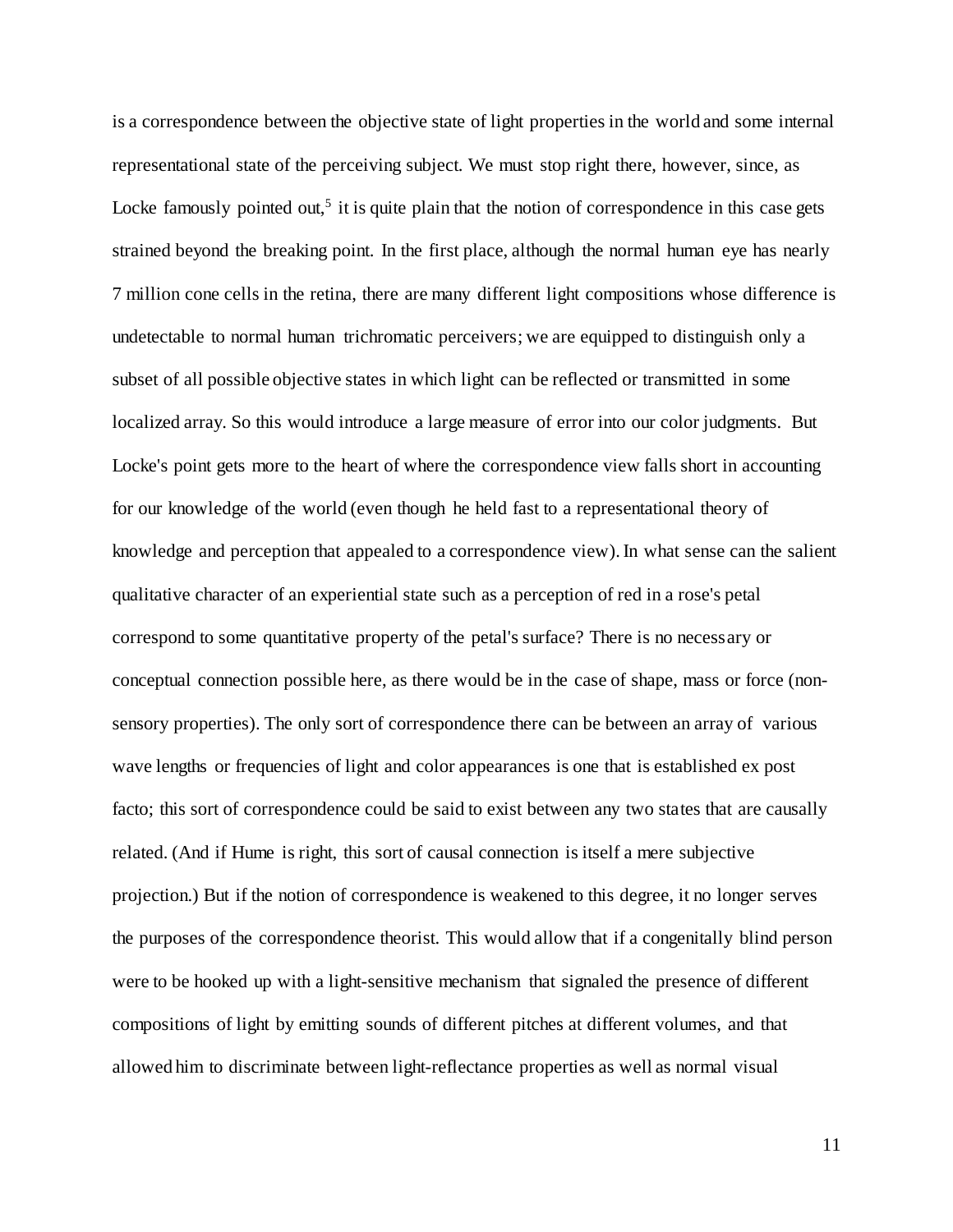perceivers do, the blind man would be capable of making correct color judgments on the basis of sound phenomena. But this is clearly an impoverished notion of color; there is surely something in the visual experience of seeing color that qualifies a perceiver to use color concepts in a way a blind person, even a blind person equipped to detect different frequencies of light through sound sensations, cannot. The blind man is making judgments about variances in properties of light, but there good reason to deny that he is making color judgments. Although sound  $\rightarrow$  color synesthetes may sometimes experience color sensations in response to certain sound phenomena, for the vast majority of color perceivers, the look of blue, or the look of blue next to orange as compared to the look of blue next to green, can never be experienced, can never be known, through hearing sounds.

The correspondence theorist faces a dilemma with respect to his position on the ontology of color. He can accept a flat-footed objectivist account of color, and in that case, our perceptually based beliefs that things are colored are always misleading or mistaken, not because there are differences in light properties that we cannot discriminate, but because, on the correspondence view, nothing in the external, objective world has the subjective properties that are essential constituents of color appearances, which ground our color judgments and beliefs about color. There is nothing external to the mind that has the properties we see objects as having; there are only properties that are causally related to them.<sup>5</sup> According to the correspondence theorist, we can know only as much about color as can be known about a cause through observing some of its contingent effects.<sup>6</sup> Or the correspondence theorist can opt for an eliminativist view of color, which still leaves him with an error theory of color judgments, but at least he does not try to posit a correspondence between the phenomenal properties of subjective experience and the quantitative properties of the external world of objects.<sup>7</sup> This approach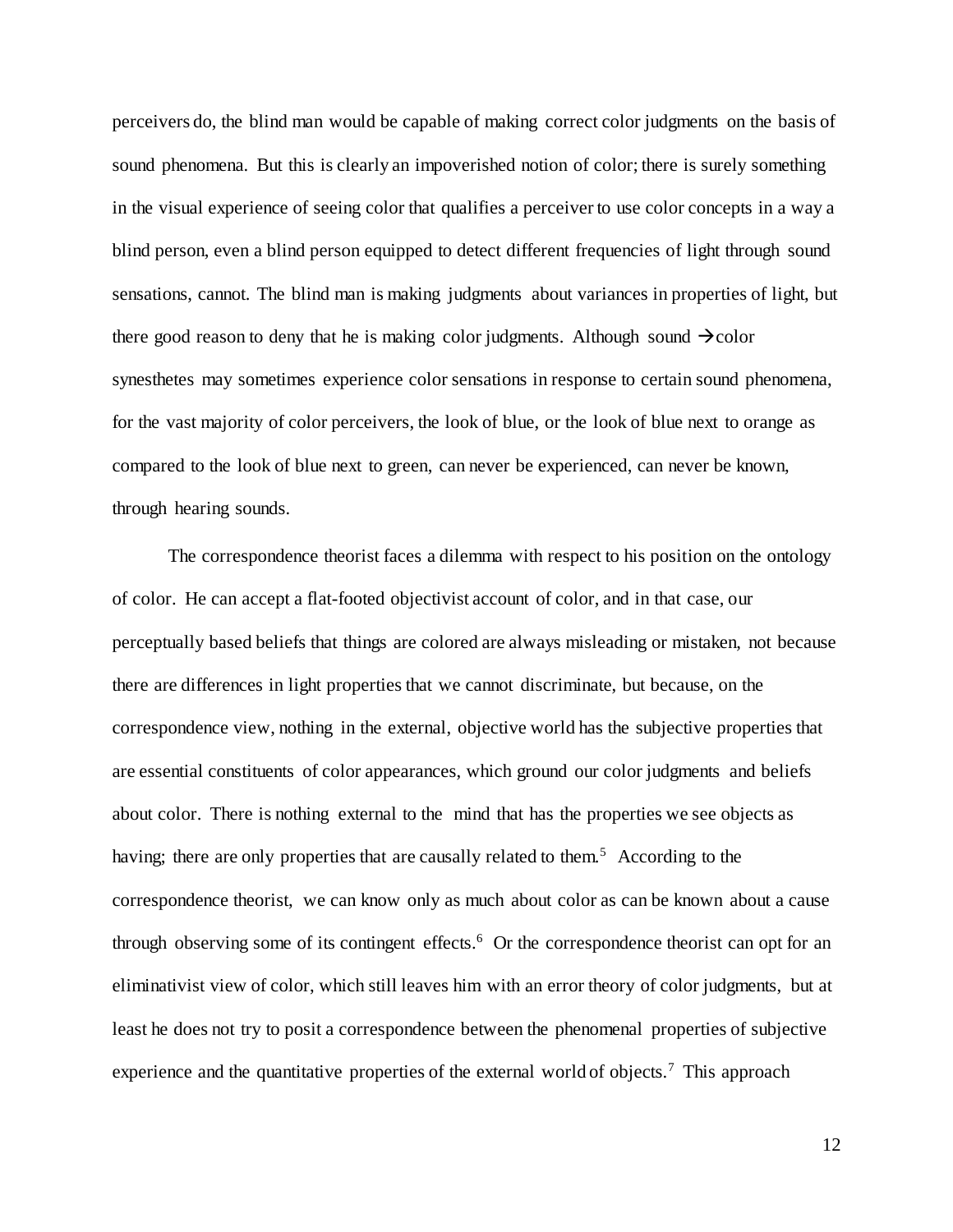admits that there is a causal relation between light properties and the color judgments we make, but it contends that color judgments and color attributions have no real referents, and hence are one and all error.

Now what has been said about colors will also hold for the other sensory qualities, as well as for any other properties attributed to things, persons, or events that are ontologically dependent on subjective experience. This would of course include value-properties in the aesthetic and moral domains. If one holds to a view of human knowledge based on a correspondence theory of truth, there can be no true beliefs about colors, sounds, tastes or smells; no true claims about the beauty or resonance of works of art or about the moral goodness of an act of unselfish kindness. We can make true claims only about what seems to appear to us in confronting the real world, or what we feel about the ways objective states have had certain subjective properties projected onto them. At this point it becomes clear that the distinction between subjective and objective existence must be dissolved in order to even get close to a correct account of how appearances can be a guide to true beliefs and correct actions. But what is not so clear is that a correspondence view can tolerate such a dissolution, for with that distinction goes the whole thrust of the view, which is constructed around the notion of an ontological boundary that the correspondence relation exists to bridge. If we find a way to account for the nature of the relation between the world external to the mind and the mental structures and events that give us cognitive access to that world, without positing an ontological divide between them, we have no need for a correspondence theory of truth, or any theory of knowledge that grounds truth solely in pure objectivity.

I remarked above that the epistemological consequences we have just encountered bode ill for the correspondence theory. Beyond attributing global error to many of what we take, pre-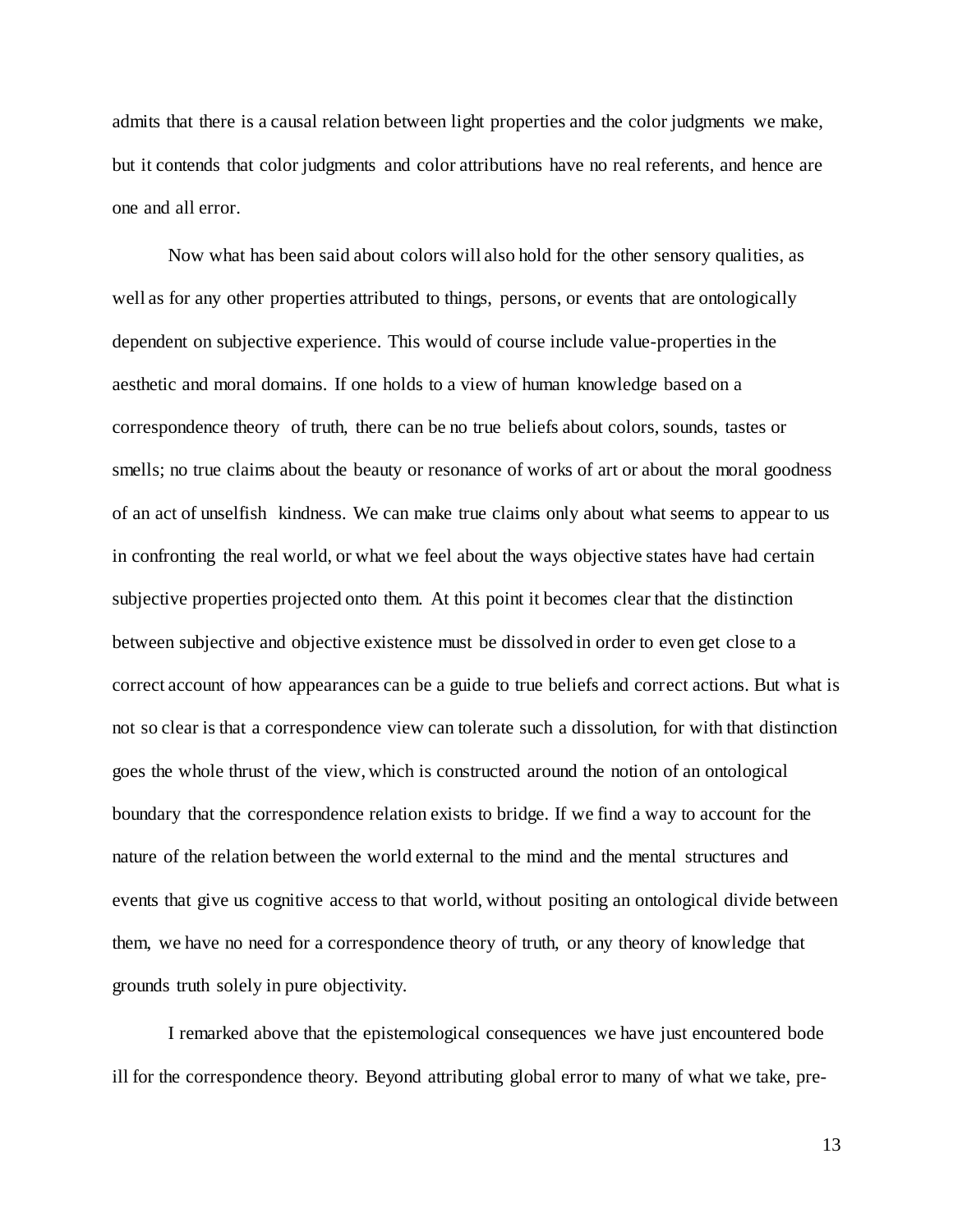philosophically, to be our most well-founded judgments about the world and about our epistemological grasp of it, there are further and more positive reasons for abandoning the correspondence view of truth and its accompanying theory of knowledge. Our divergence into the color ontology debate gives us a way to view its shortcomings. These become even more apparent when the talk turns to something we started out with, which is giving an account of the nonintentional or qualitative character of conscious experience. One question that arises in this regard upon consideration of the arguments adduced above is whether there really is a clear or determinate distinction to be made between intentional and nonintentional contents. The model offered by representational and correspondence theories naturally leads to such a distinction. But is this really the right way to think about our cognitive representational structures? There are reasons to think that a satisfactory analysis of sensory qualities, as well as of aesthetic and moral properties will lead us to posit a different model.

Let us again take color properties as a point of departure. The debate between color objectivists (of whom we've had a glimpse above) and color subjectivists revolves around the very issue addressed by positing a distinction between intentional and nonintentional contents of perceptual or other sorts of cognitive states. Does color experience provide color perceivers with a true picture (or close to it) of how the world is? Or does color experience present a false picture of how things are in reality? Does the mind paint the world with colors, or does the mind simply encode and convey properties that really exist, even if minds did not? The most widely accepted version of color objectivism takes colors to be identical with capacities or objectively grounded dispositions of objects to variously reflect, emit, or in some way transmit light--these are the colors--ways that physical, mind-independent objects transmit light. Subjective theories of color generally take colors, insofar as they may be said to exist at all, to be instantiated by, or at least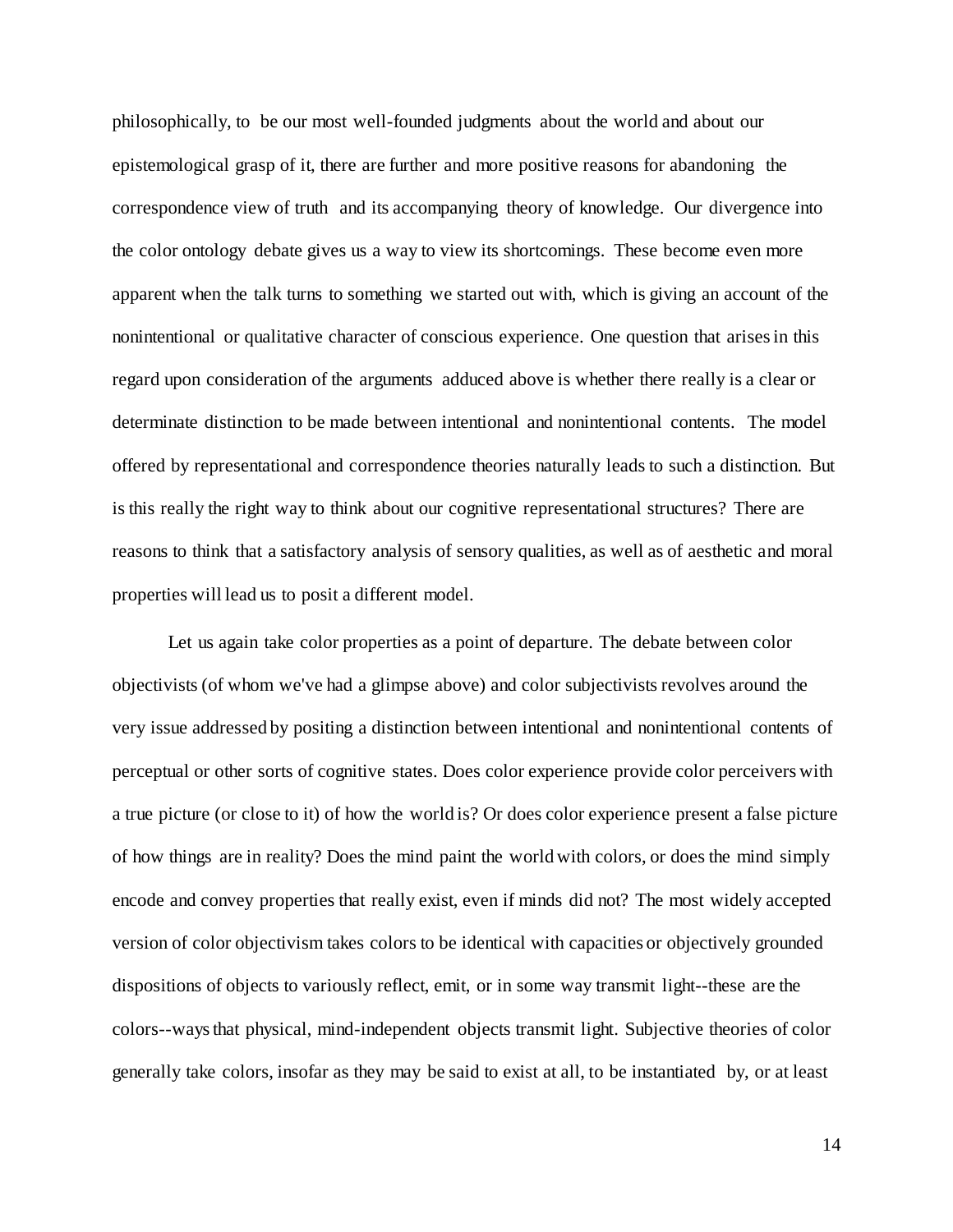ontologically dependent on, features internal to the minds (or properties of the "visual fields" or perceptual systems) of appropriately equipped perceivers. For the subjectivist, colors are not in or on objects; they are ways that perceiving minds or mechanisms make sense of light stimuli, broadly speaking.

If a correct understanding of the relation between color appearances and what they are appearances of can be reached, we can then move from the case of color perception to a more general view about how experiential properties are related to the world outside the mind. In this way, we can work toward an understanding of how consciousness not only fits into an ontology of the real, but also contributes to it. James McGilvray is a recent commentator on color who is clearly in the subjectivist camp. He defends a view of color as a mode of visual sensing, where a mode is a special way of specifying a functional role for "color-events":

Those events that are color-events (and have colored objects as their "products") are construed as if they were carryings out of a task, that of producing a nonintentional representation of the organism's locale. They are representings, and also special kinds of experiencings. The events are representings, colors are ways of representing, and the representings are sensings. (McGilvray, 47.)

Here we have an account of color as a nonintentional feature of a representational or experiential state. On the objectivist account of color, since colors are identified with light-reflectance properties of external objects, color would be an intentional property of color representational states (color appearances). That is, the intentional content of color appearances would be color properties. But a purely objective account of color fails to make color experience an essential constituent of color properties, and we have seen that such an account does not do justice to either our ordinary concept of color or to a scientifically grounded account of color as a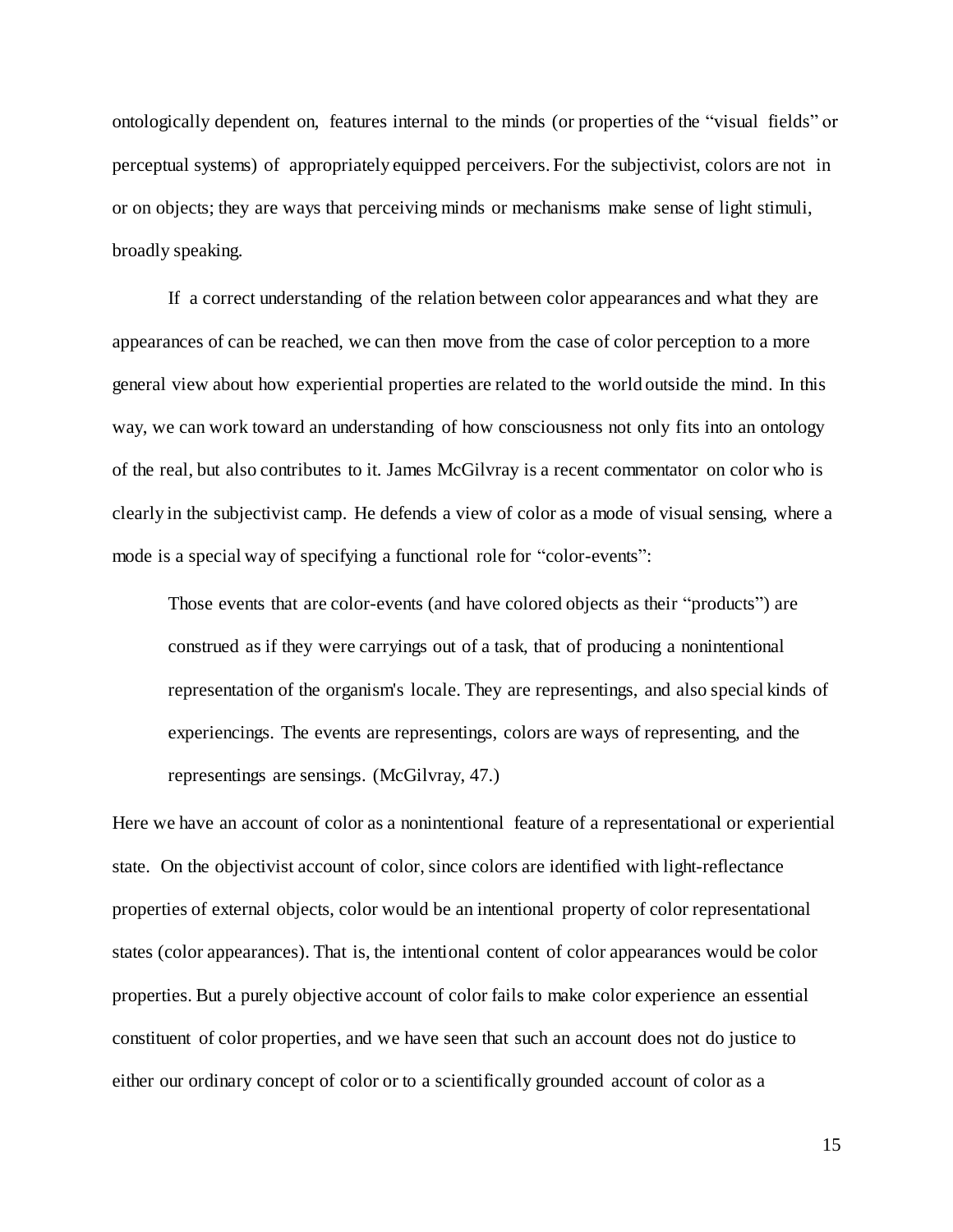psychophysical phenomenon. Does that mean that the subjectivist is right in thinking of color as nonintentional? If he is, that would give some hope to the correspondence theorist who would be willing to adopt an eliminativist stance on color. Does the reality of color or the possibility of having true beliefs about colors depend on color experience being intentional rather than nonintentional?

Another commentator on color, C. L. Hardin, claims to be an eliminativist about colors as properties of objects, but Hardin also claims to be a reductivist about color experience. He states that "colored objects are illusions, but not unfounded illusions" (Hardin, 111). In this way his view might be seen as sympathetic to McGilvray's subjectivist claim that colors are properties of neurophysiological events, and that color-discrimination is properly thought of as a "nonintentional activity of the organism." Now we have before us a microcosm of the larger web of issues about qualia. If colors are nonintentional features of perceptual experience, as these color subjectivists would have it, then colors are a type of qualia, in the sense of being purely qualitative features of representational states.

Color qualia on this view do not represent colors, since for a subjectivist there are no colors in the external world; color qualia serve only as a way to "flesh out" representations of properties of the external world—relatively stable, independently existing, objective lightreflectance or light-emittance properties. Here error is attributed to our color beliefs and judgments not because we are getting a false picture of the world and thinking of the colors of objects as being the sorts of experientially derived properties that constitute color appearances, when in fact colors are not like that. The error is a projective error: we see objects in the world as having color properties when in fact they do not. Our mistake, claims the subjectivist, is to think that colors are, in an objective sense, real. Alternatively, on the objectivist view, our color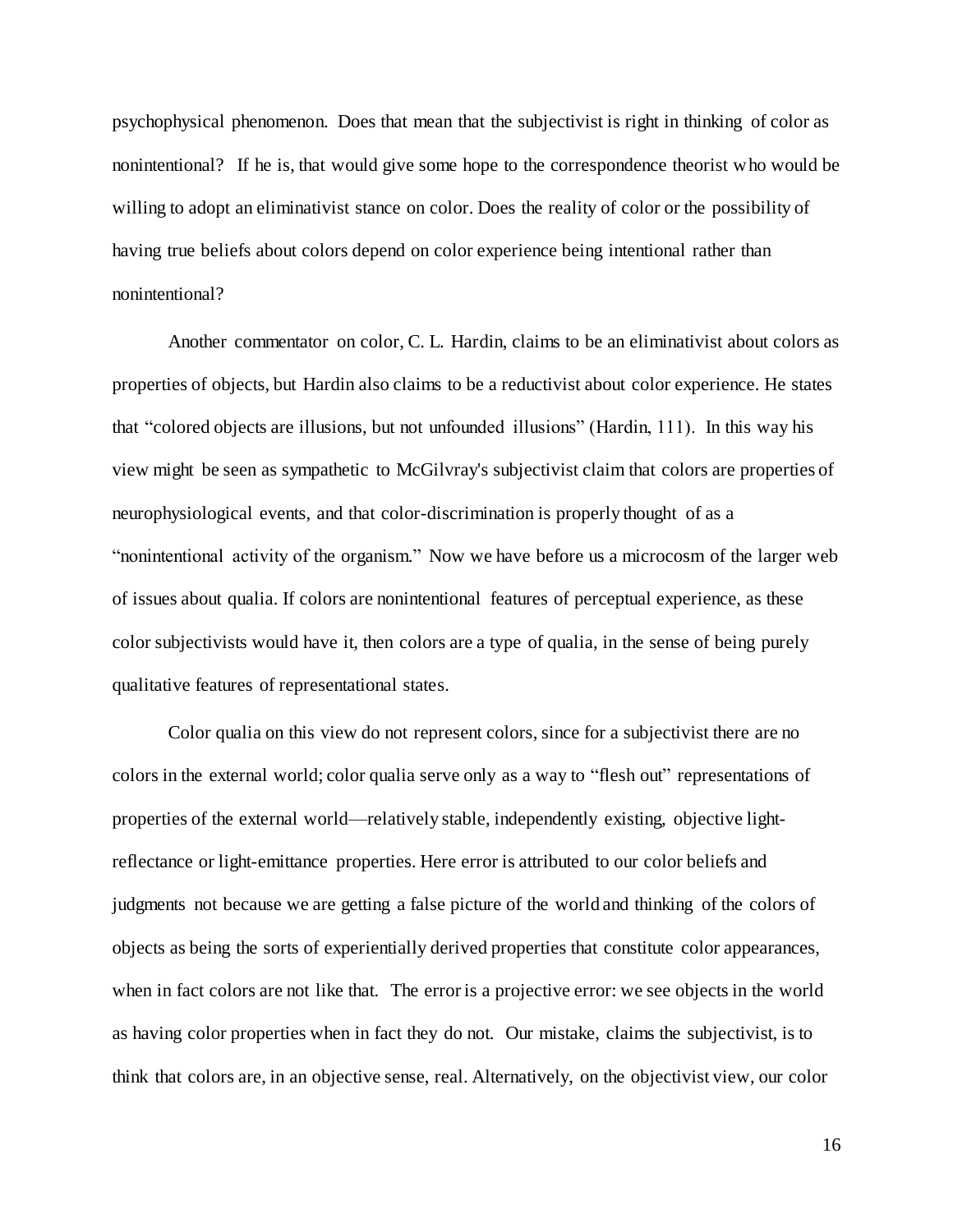beliefs and judgments are wrong whenever we think of color properties as identical with color appearance properties. According to the objectivist (with whom we have characterized the correspondence theorist as siding), we can have true beliefs about colors only if we dissociate such beliefs from beliefs about the way things look or appear, since colors for the objectivist are properties things have in relation to light, not in relation to minds.

Both of these accounts leave us not just in an uncomfortable position with respect to our beliefs and judgments about colors; the general epistemological consequences they imply should be regarded as intolerable. The problem with both of these sorts of objectivist and subjectivist views is that they each in ontologically impoverished domains. Although they end up disagreeing about the ontology of color, both sides are alike in that they posit, on the one hand, a world of independently existing, determinate, fixed and stable objects, and on the other, a realm of conscious experience, conceived as determinate only insofar as experiential states may be identified with concrete neurophysiological states or processes, and having no necessary or intrinsic connection to the objective world outside the mind. If this were a correct account, there would be little hope for the prospects of human knowledge ever attaining the transparency and unity envisaged by both philosophy and science.

One thing we are questioning here is whether these goals will be reached by continuing to search for a foundation, a ground of absolute being that representational theories of knowledge must posit as the object of reflection of self-contained, individual subjects of consciousness. It has been posited that the exigency of this desire for objective grounds is itself a product of the dualistic conception of the world bequeathed to us most notoriously by Descartes, but which is in fact endemic to the entire Western philosophic tradition. Contemporary philosophers, notably Richard Rorty and Hilary Putnam<sup>8</sup> have been working hard to overthrow this conception, in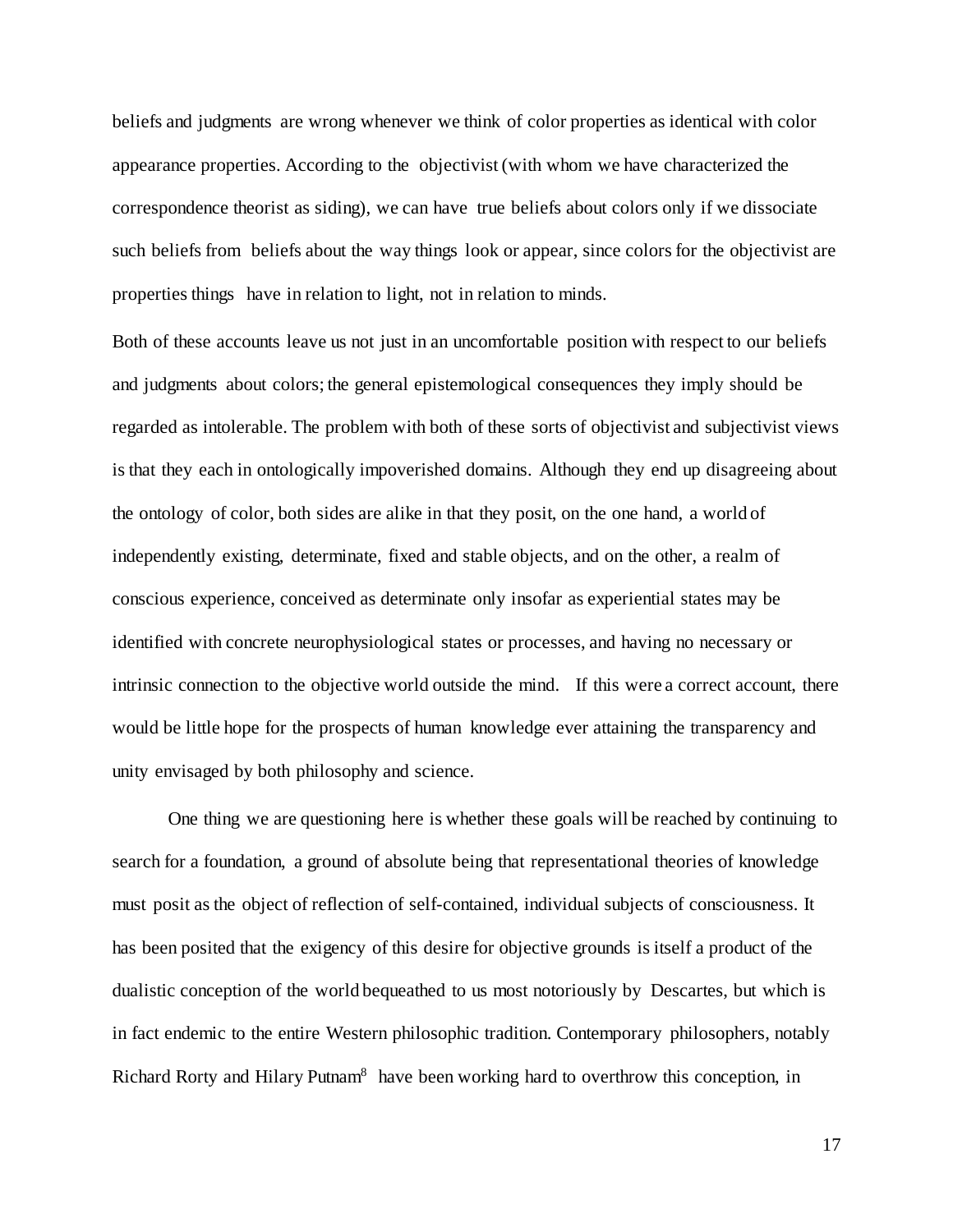which mind is both elevated and imprisoned; the immediacy of thought first brings a sense of certainty and security (surely this—pointing to the act of thought—is real), but this vanishes as soon as an ontological distinction is posited between the nature of thought and the source of its content, and with this begins the epistemic nightmare of the Cartesian ego's dream. This is brought to life in the impasse one reaches from either direction in the subjective-objective debate about color.

In order to avoid the impasse, we must find a way around dividing the world into separate ontologies in the attempt to make sense of things or of the experience of things. Our bias is to assume there is a pre-existing "given" reality; it makes no more sense to think there could be a "given" without something to which it is given, than to think there could be a mind without a world, since even if all that exists is mind, then for that reason alone a world must exist.

Descending from this sort of abstract reasoning, yet taking a lesson from it, we can apply it to the reality of human experience. We can solve the problem of the ontology of color by simply dissolving the ontological boundaries between subjective appearances and objective reflectances. Color subjectivists such as McGilvray and Hardin have thought the way to do this is to accept the objective causal relations between objective light properties and neurophysiological states. In this way they are really adopting an objectivist stance, because they purport to explain our color beliefs as products of mental processes, which are just physical effects of physical causes; they have circumvented the subjective-objective divide by simply "turning the mind inside-out," making it susceptible to objective analysis.

While it might seem that they are making headway on the problem of the relation of colors to color appearances by conflating them (i.e., colors are identical to color appearances), they lose whatever ontological ground they might have gained by this move when they reduce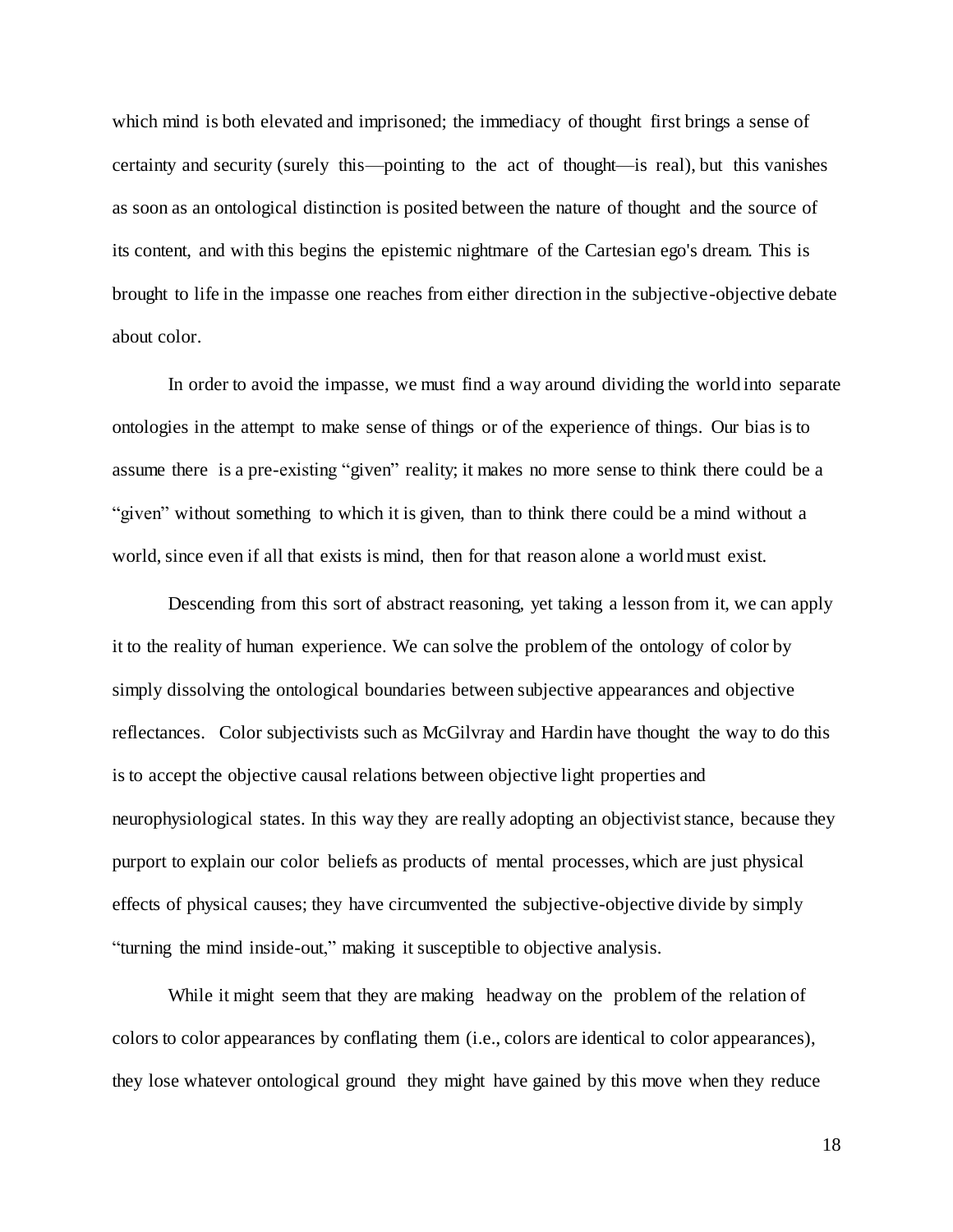appearances to processes internal to the visual system. Their account of subjectivity really has very little to say about the nature of color qualia since, if their character is completely nonintentional, they have no essential connection to anything outside their own function as representational modes. If the only place we are to find color is in color qualia, then we really have no explanatory account at all. The character of color, which we take to be such a familiar and pervasive feature of our environment, turns out, on the subjectivist view, not to be a feature of the environment at all, as that view conceives it. Little is gained by simply pushing color "inside the head," relating it in a loose way with neural states and processes (reds and greens are the product of one neural channel, yellows and blues another, and brightness or white/black a third) just leads to another dead end in understanding the nature of conscious states like color perceptions. How can the paucity of the simple mechanistic explanations made available by opponency theory provide an account of the vast assortment of color variations we experience? The colors we see in the world range far beyond the pure spectral hues that color opponency might be able to generate.

If we accept the subjectivist's identification of colors and color appearances while rejecting their internalism, a different sort of account is available, one which countenances appearances as events that comprise both subjective and objective elements. The objective element of an appearance event is the set of light-modification properties of an object or spatial array, while the subjective element is the character of the phenomenal quality experienced in perception. But it would be missing the point to think of the ways things modify light as the cause of color, or the way things look as the effect of color. These states or properties are related not as cause and effect but rather as parts of a whole. Consider appearance events *E1* and *E2*: *E1*  is an appearance of red and *E2* is an appearance of blue. Each case is an exemplification of both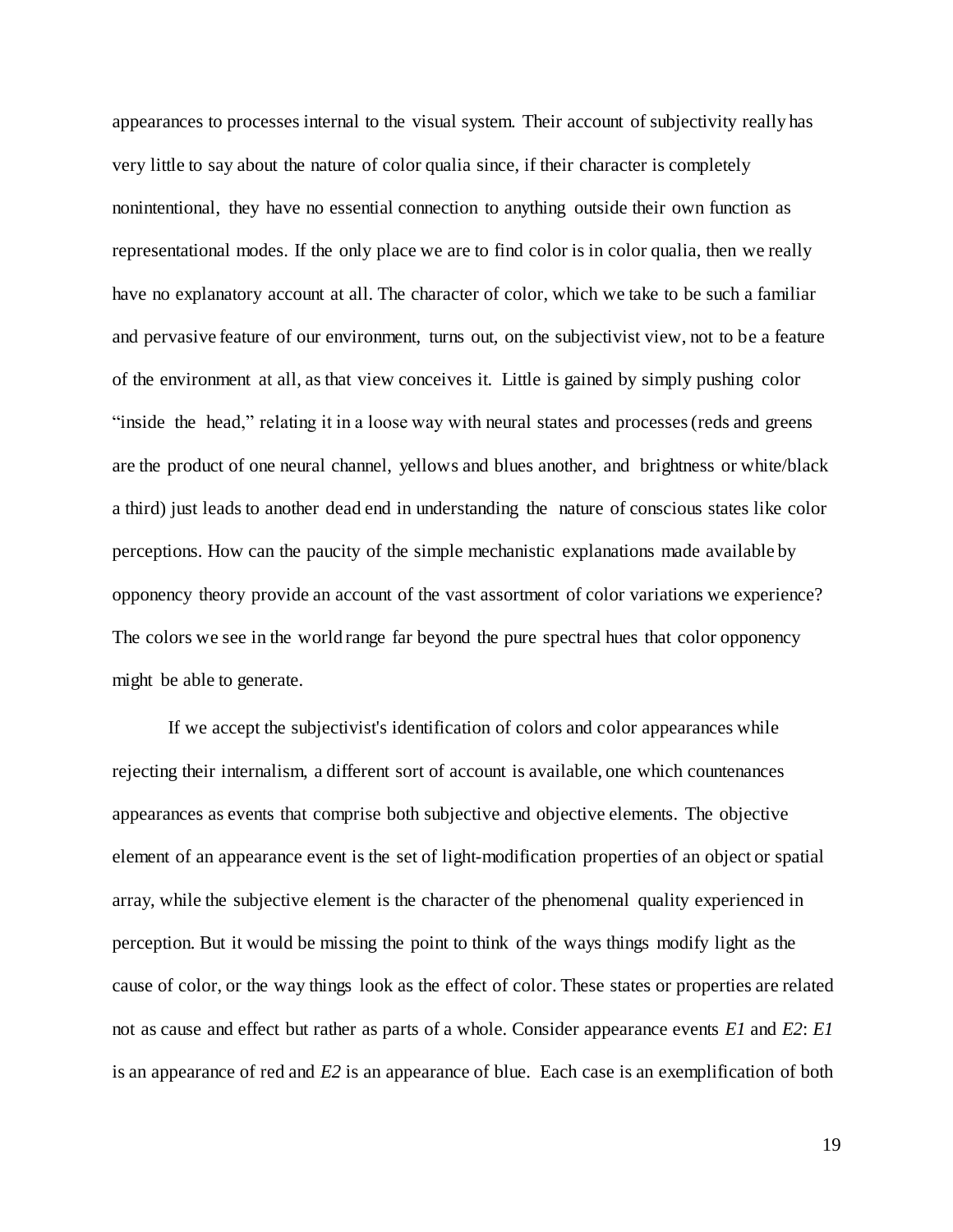(a) a determinate type of light reflectance profile (e.g., one with a peak at 650 nm for *E1* and one with a peak at 420 nm for *E2*), and (b) a determinate type of neurophysiologically embodied experiential state (or pattern of neural stimulation and inhibition). We might label these as the objective and subjective aspects of appearance events, respectively. Light of predominantly long waves, or of predominantly short waves, is not by itself the cause of a color event, nor is an experience of red or an experience of blue either the cause of the effect of a color event. It is the causal interaction between illuminated objects and subjective experience that constitutes an appearance event in which color is exemplified, so each aspect of this causal relation may be thought of as constitutive parts of the whole event. Without the objective stimulus there is no color appearance; likewise, without the subjective response there is no color appearance. So the color is neither entirely in the object nor entirely in the head; it is in the region in which the relation obtains, which is the part of the real world that includes both the object and the mechanisms that instantiate subjective experience. Reflectance capacities do not cause colors, nor do neurophysiological states. (But reflectance capacities do cause neurophysiological effects.) Appearance events are caused by other events, such as a perceiver's confronting, say, a piece of ripe fruit or a leafy tree. An appearance event may be thought to supervene on other properties, relations, or events (e.g., a causal relation between two interactive substances). We can think of appearance events as reducible (if one must think reductively) to a physical interaction that has a sensory or experiential state as one of the interactive elements. As the medium of visual perception, appearance events require sensory experience of the world; they are not features of brains or nervous systems apart from their engagement with an environmental object, or, in some cases, of objects or events inside the brain and body.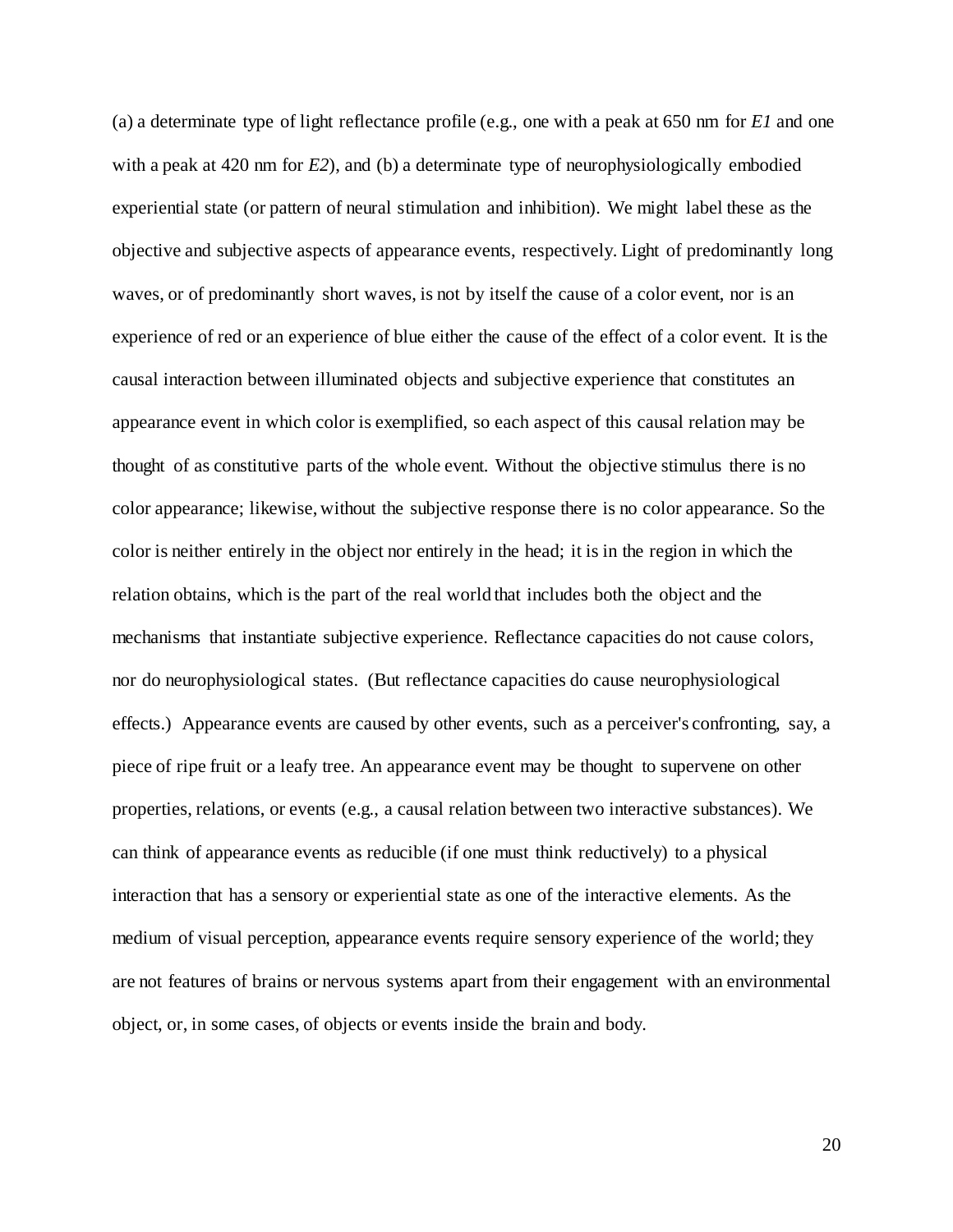What is interesting about color appearances is that they do have this experiential aspect, which is determined only in part by the character of the light-stimulus array confronting the perceiver. Human color experience is highly refined and capable of hyper-categorization due to sophisticated, highly evolved cognitive mechanisms such as memory and imagination. So by studying what goes on when we see color, we are able to get an idea of how cognitive structures contribute to or otherwise shape the character of the world known to us in perception. What does all of this have to say to our worries about the prospects for human knowledge? If the appearance-event view of color is right, then it seems that we are justified in taking a similar approach in the analysis of other sorts of properties that integrally involve cognitive representational structures. That is, whenever the qualitative character of a mental state in some way determines what in fact that mental state either represents or purports to convey knowledge about, it is a mistake to think that there can be no knowledge based on experiential evidence alone. It is through lived experience that much of our world comes to be what it is. We can gain knowledge of properties like qualitative or phenomenal features of mental states only by locating them in the broader context of their function in the generation of experiential states and in relation to the various environmental and situational contexts in which they arise. This is especially true for the current conditions of human life, in which structures generated by and dependent upon semantic properties, for example, the domains of social, cultural, and economic facts, largely determine many of human desires, goals, and purposeful behavior. The lesson here is that the qualitative character of lived experience is adequate evidence for the truth of claims about the world in relation to experience, which is a way the world is. Hence experience counts as evidence for a large number of beliefs about the world. And the truth about the nature of those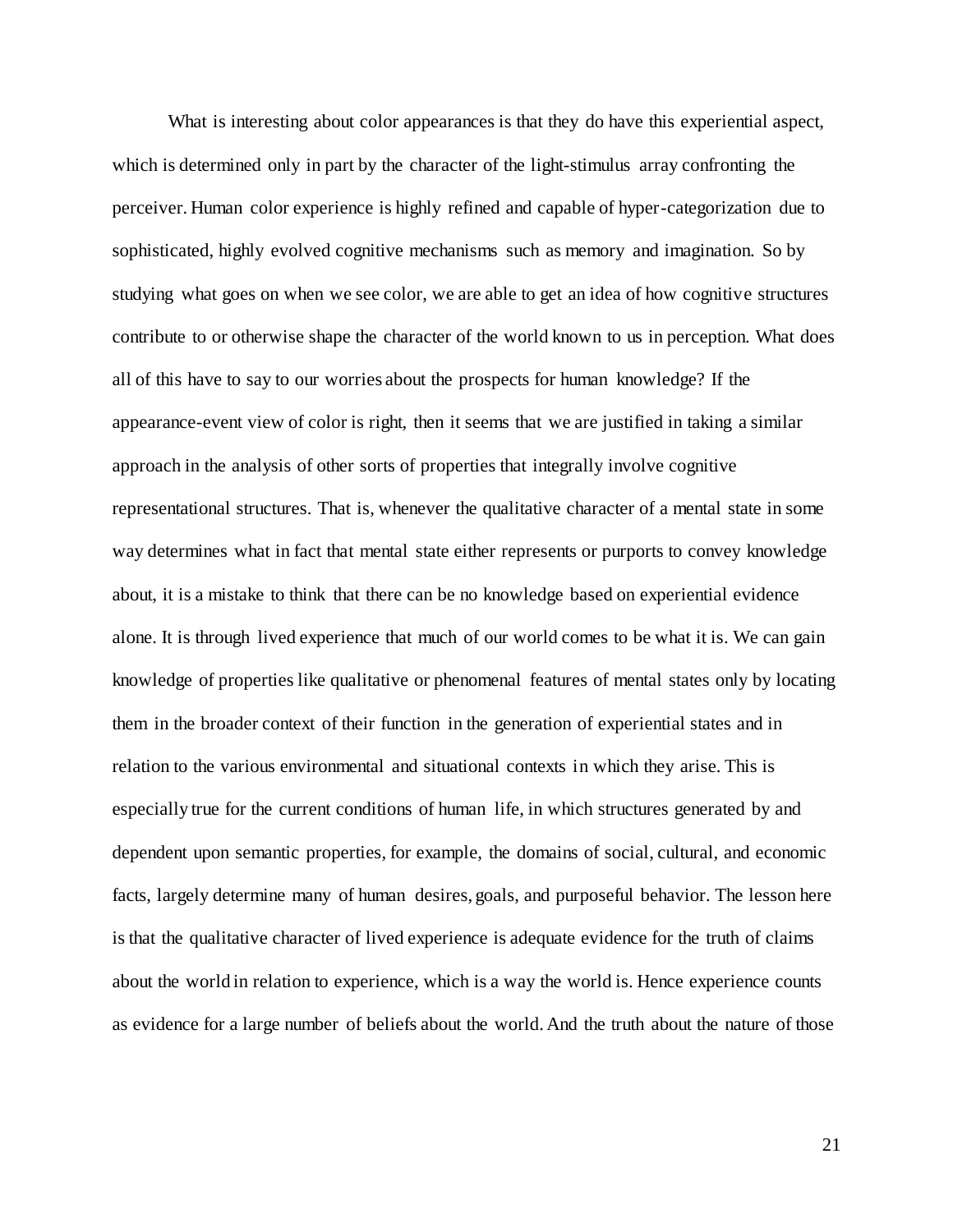experiential qualities, which provide us with such evidence, is to be found nowhere else than in that very same relation.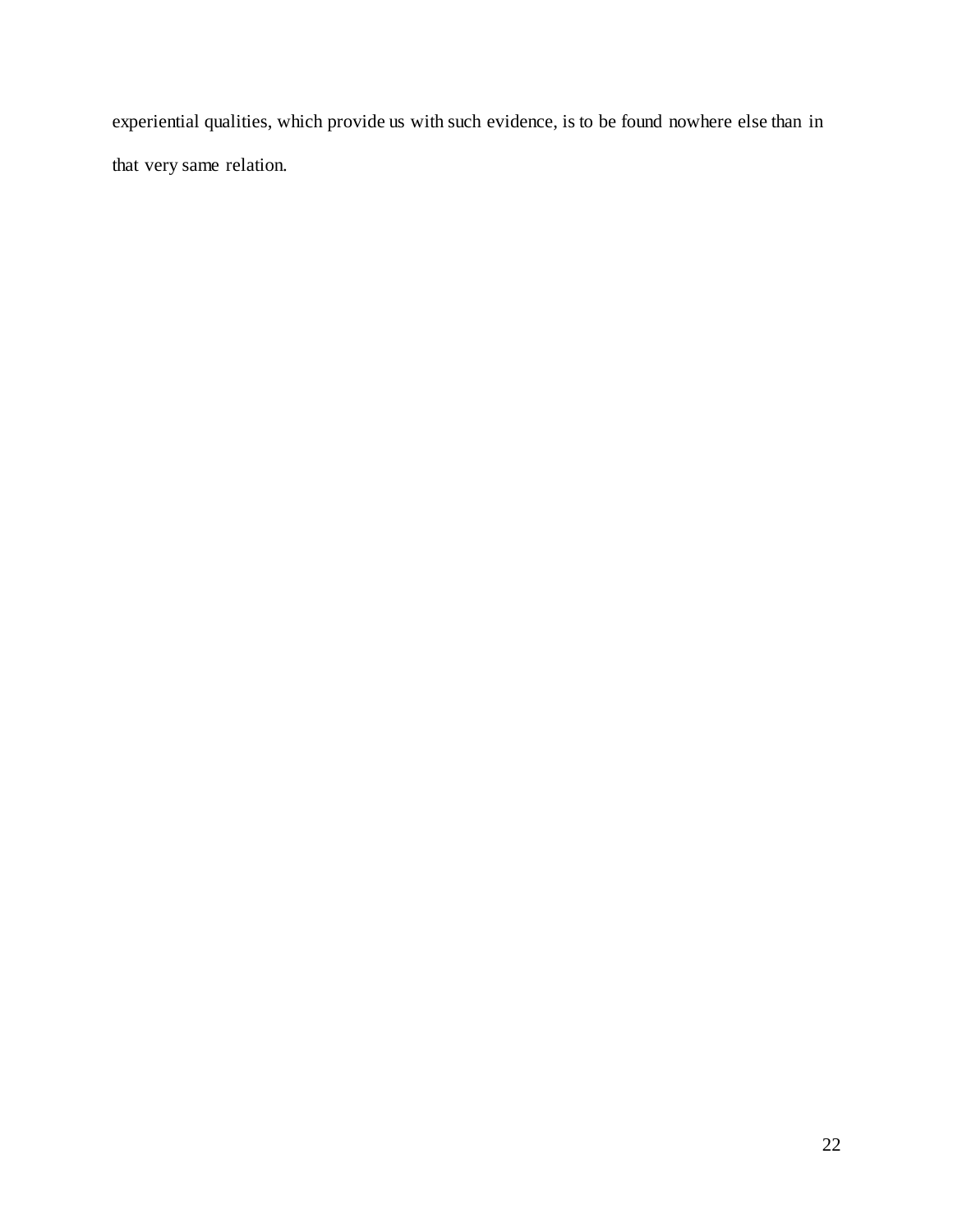## End Notes

1. For a contemporary version of a representational theory of knowledge see Charles Landesman, *The Eye and the Mind*1(1993); also Frank Jackson's *Perception: A Representative Theory* (1977). For a standard version of foundationalism that appeals to a correspondence theory of truth, see Roderick Chisholm, *Theory of Knowledge*, (1977). For a semantic approach to a correspondence view, see Alfred Tarski, "The Semantic Conception of Truth and the Foundation of Semantics," in *The Philosophy of Language*, ed. A. P. Martinich (1985).

2. See, for example, Jerry Fodor, *Language of Thought*, 1975, Hassocks: Harvester; also Sydney Shoemaker, "Functionalism and Qualia," in Identity, Cause, and Mind (1984).

3. For an interesting discussion of the possibility of a distinction between what I call "raw qualia" and subjective preferences in relation to such features of representational states, see Daniel Dennett's "Quining Qualia" (1988).

4. For a detailed analysis of "seeing in" see Richard Wollheim's *Painting as an Art* (1987), especially Chapter II.

5. For an explication and rejection of this idea as put forward by John Mackie, see John McDowell, "Values and Secondary Qualities," in Honderich, Ted, ed., *Morality and Objectivity,* (1985).

6. We can shed doubt on the usefulness of this sort of knowledge by asking questions like, What can we know about the true nature of combustion by knowing that it consumes wood and paper but not water or carbon dioxide foam? What can we know about the true nature of a hydrogen bomb if we know only some of its effects through a limited number of tests? and so on.

7. Just such an error view of color beliefs is put forward in Paul Boghossian and David Velleman, "Colour as a Secondary Quality" (1989).

8. See Richard Rorty, *Philosophy and the Mirror of Nature* (1979) and Hilary Putnam, Reason, Truth and History (1981).